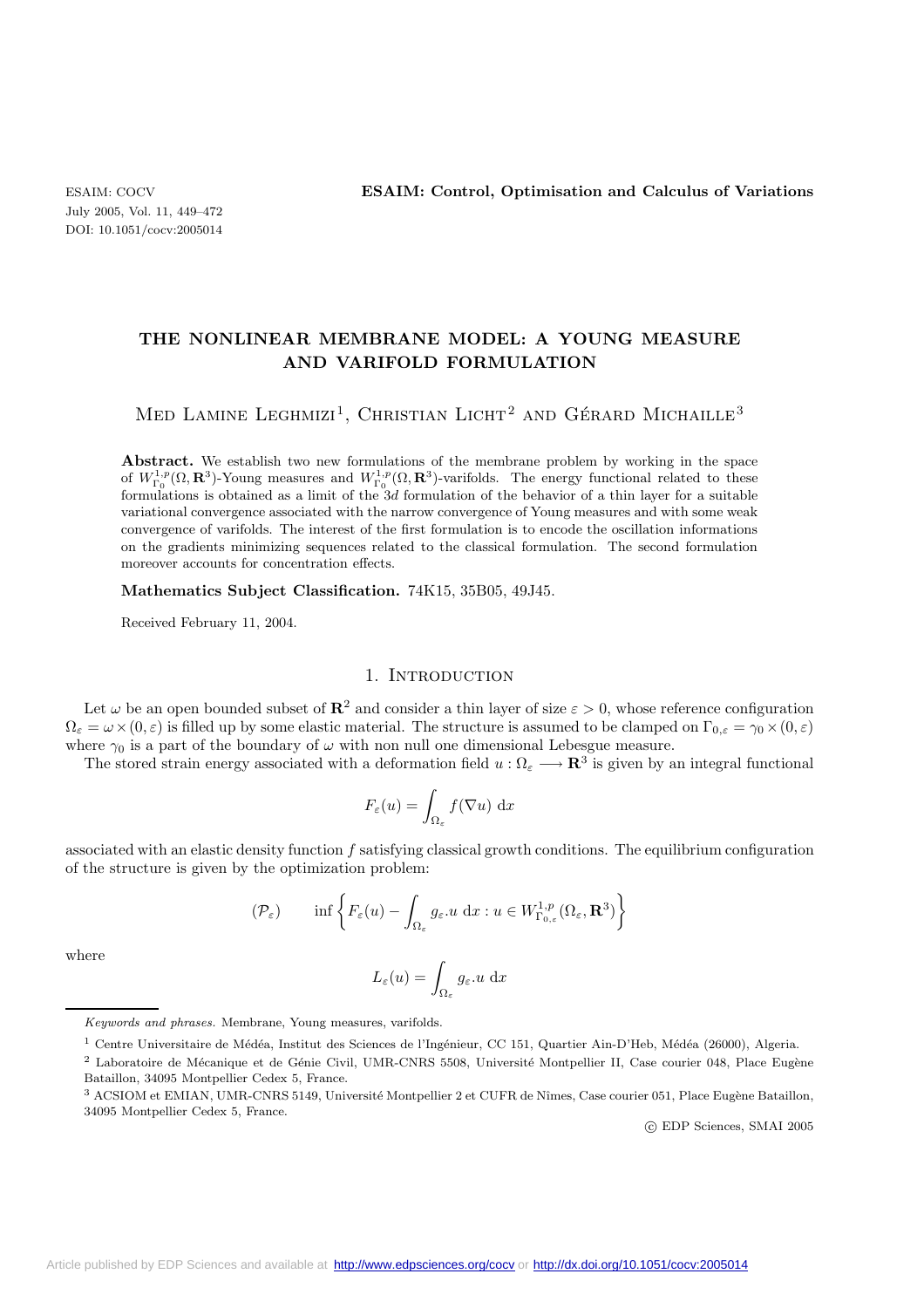denotes the exterior loading associated with applied body forces  $g_{\varepsilon}$  living in  $L^q(\Omega_{\varepsilon}, \mathbf{R}^3)$ , and  $W^{1,p}_{\Gamma_{0,\varepsilon}}(\Omega_{\varepsilon}, \mathbf{R}^3)$  the space of all the functions of  $W^{1,p}(\Omega_{\varepsilon}, \mathbf{R}^3)$  having a null trace on  $\Gamma_{0,\varepsilon}$ .

We assume that this mechanical structure is occupied by a material which undergoes reversible solid/solid phase transformations as for instance some cristalline solids, so that the elastic density energy  $f$  may possess various potential wells and is not quasiconvex. Consequently the total energy presents a lack of lower semicontinuity related to the weak convergence on  $W^{1,p}_{\Gamma_{0,\varepsilon}}(\Omega_{\varepsilon},\mathbf{R}^3)$  and  $(\mathcal{P}_{\varepsilon})$  has no solution in general. Moreover, even if some lower semicontinuity hypothesis is imposed, due to the small parameter  $\varepsilon$ , the three dimensional problem  $(\mathcal{P}_{\varepsilon})$  is not well fitted to numerical treatment.

After rescalling the problem in order to work in the fixed Sobolev space  $W_{\Gamma_0}^{1,p}(\Omega,\mathbf{R}^3)$ ,  $\Omega = \omega \times (0,1)$ , equipped with its weak convergence, a classical procedure for obtaining a good formulation of the membrane problem, consists in computing the Γ-limit of a rescaled functional  $\tilde{F}_{\varepsilon}$  when  $\varepsilon$  goes to zero (see [9]). In our case, this strategy has the disadvantage to "quasiconvexify" the density of the limit functional, so that the limit problem does not provide information on the oscillations of gradients minimizing sequences of  $(\mathcal{P}_{\varepsilon})$  and does not account for "bidimensional" microstructures. More precisely, the limit energy is an integral functional whose density is the quasiconvexication of the function  $f_0$  defined for every  $3 \times 2$  matrix  $\hat{\lambda}$ , by  $f_0(\hat{\lambda}) = \inf\{f(\hat{\lambda}, \xi), \xi \in \mathbb{R}^3\}.$ 

An alternative way, described in this paper, consists in "enlarging" the space of admissible functions by considering a subspace of the set  $\mathcal{Y}(\Omega; \mathcal{M}^{3\times3})$  of Young measures  $\mu = (\mu_x)_{x\in\Omega}\otimes\mathcal{L}$  ( $\mu_x$  is a probability measure on  $\mathcal{M}^{3\times3}$ ,  $\mathcal{L}$  is the Lebesgue measure on  $\Omega$ ), well adapted to capture oscillations of the gradients. The functional  $\tilde{F}_{\varepsilon}$  is written in term of Young measure argument and we compute a suitable "variational limit" of the new formulation when  $\varepsilon$  goes to zero. The two limit problems give the same minimum energy value. Moreover there is some important connexions between them, as, for instance, the fact that each gradient Young solutions encodes oscillations of gradient minimizing sequences of  $(\mathcal{P}_{\varepsilon})$  and its barycenter field is the gradient of a solution of the classical limit problem. We would like to point out that the expression of the limit functional energy allow us to suggest a modeling which may account for microstructures in thin film. We recover the important result of Bhattacharya and James [3] which predicts the existence of exact untwinned austenite/martinsite interfaces.

In a second stage, we intend to capture possible concentration of gradients minimizing sequences  $(\nabla u_{\varepsilon})_{\varepsilon>0}$ of  $(\mathcal{P}_{\varepsilon})$ . Following the previous idea, we introduce a new formulation of the membrane problem in term of  $W^{1,p}$ varifolds, a recent concept introduced in [6] for analyzing oscillation and concentration effects. The basic idea is that concentrations of  $(\nabla u_{\varepsilon})_{\varepsilon>0}$  are encoded by the singular part of the weak limit of the measure  $|\nabla u_{\varepsilon}|^p \mathcal{L}$ through the recession function  $f_0^{\infty}$  of degree p of the function  $f_0$ . Since  $f_0^{\infty}(\hat{\nabla}u)\hat{\mathcal{L}} = f_0^{\infty}(\hat{\nabla}u/|\hat{\nabla}u|) |\hat{\nabla}u|^p \hat{\mathcal{L}}$ , where  $\hat{\nabla}u$  denotes the tangential gradient of u and  $\hat{\mathcal{L}}$  the Lebesgue measure on  $\omega$ , we are lead to also describe the functional  $\tilde{F}_{\varepsilon}$  in term of the measures of the type  $(\delta_{\frac{\nabla u}{|\nabla u|}(x)})_{x\in\Omega}\otimes|\nabla u|^p\mathcal{L}$ .

The paper is organized as follows. In Section 2, we recall the classical formulation of  $(\mathcal{P}_{\varepsilon})$  and the limit problem  $(\mathcal{P})$ . Section 3 is devoted to the functional analysis setting related to the Young measure and varifold formulations. In Section 4 we introduce the Young measure formulations of  $(\mathcal{P}_{\varepsilon})$  and the expected limit problem (P). We establish the main Theorem 2 and its corollaries. Finally, in Section 5 we give a  $W^{1,p}_{\Gamma_0}(\Omega,\mathbf{R}^3)$ varifold formulation and establish the main Theorem 3.

During the writing of this paper, we have been aware of the work of [7] which treats the membrane problem by capturing only oscillations in a quite similar way.

## 2. The classical formulation

In order to take into account large purely elastic deformation, the constitutive law of the deformable body is associated to a non convex elastic density f satisfying growth and continuity conditions of order  $p > 1$ : there exists three positive constants  $\alpha$ ,  $\beta$ , L such that

$$
\forall a \in \mathcal{M}^{3 \times 3}, \quad \alpha |a|^p \le f(a) \le \beta (1 + |a|^p) \tag{1}
$$

$$
\forall a, \ b \in \mathcal{M}^{3 \times 3}, \quad |f(a) - f(b)| \le L|b - a|(1 + |a|^{p-1} + |b|^{p-1}). \tag{2}
$$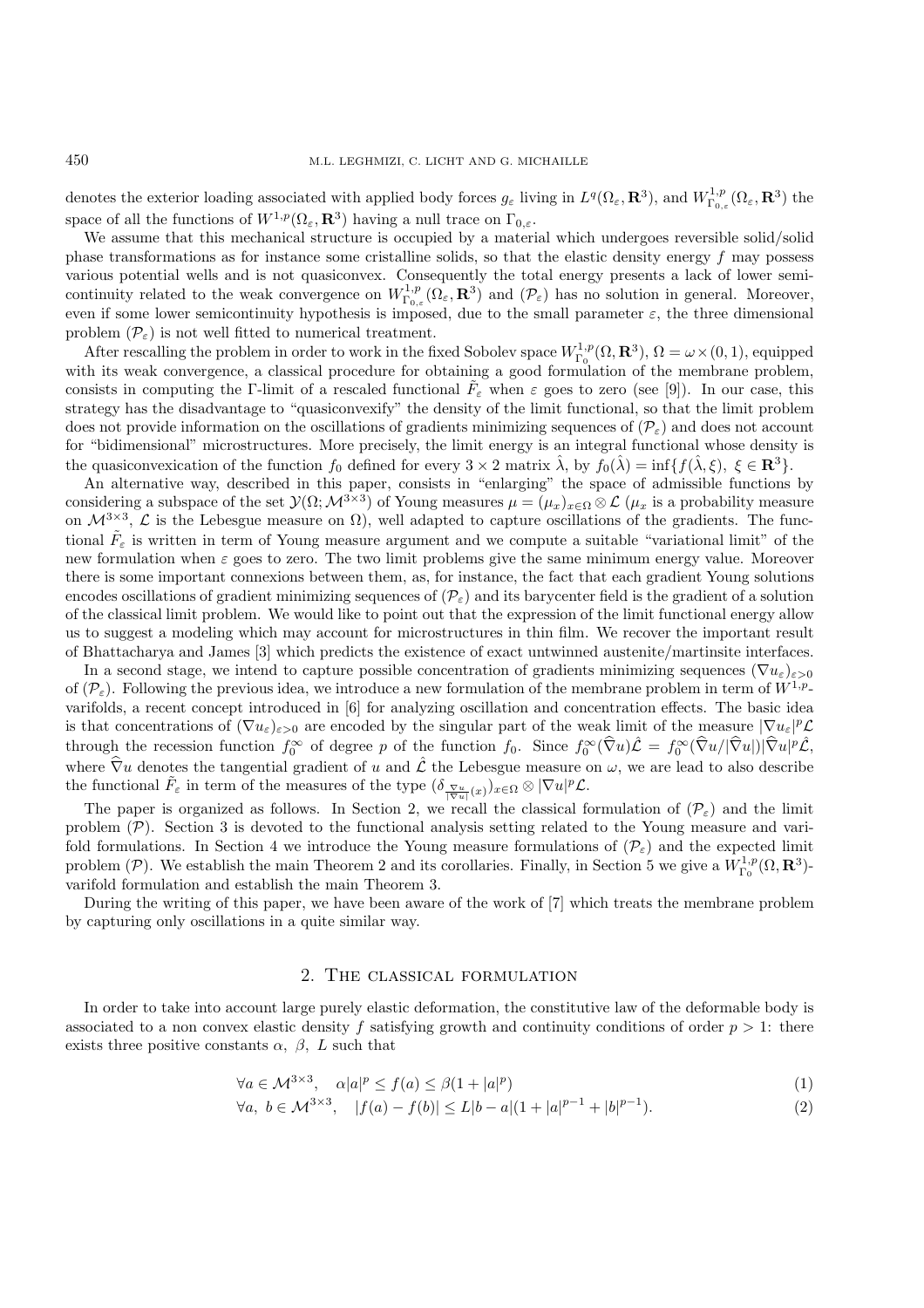The stored strain energy associated with a deformation field  $u : \Omega_{\epsilon} \to \mathbb{R}^3$  is given by the integral functional  $F: L^p(\Omega_\varepsilon, \mathbf{R}^3) \longrightarrow \mathbf{R} \cup \{+\infty\}$  defined by

$$
F_{\varepsilon}(u) = \begin{cases} \frac{1}{\varepsilon} \int_{\Omega_{\varepsilon}} f(\nabla u) \, \mathrm{d}x \, \mathrm{if} \, u \in W^{1,p}_{\Gamma_{0,\varepsilon}}(\Omega_{\varepsilon}, \mathbf{R}^3) \\ +\infty \, \mathrm{otherwise.} \end{cases}
$$

The scaling parameter  $\varepsilon^{-1}$  accounts for the stiffness of the material. In the linearized elasticity framework, it corresponds to Lamé coefficients of order  $\varepsilon^{-1}$ .

The structure is subjected to applied body forces  $g_{\varepsilon}: \Omega_{\varepsilon} \longrightarrow \mathbb{R}^{3}$  for which we make the following assumption: there exists a vector valued function  $g : \Omega = \omega \times (0,1) \longrightarrow \mathbb{R}^3$ ,  $g \in L^q(\Omega, \mathbb{R}^3)$   $(1/p + 1/q = 1)$ , such that  $\varepsilon g_{\varepsilon}(\hat{x}, \varepsilon x_3) = g(x), x = (\hat{x}, x_3).$  The exterior loading is

$$
L_{\varepsilon}(u) = \int_{\Omega_{\varepsilon}} g_{\varepsilon} \, du \, \mathrm{d}x
$$

so that the equilibrium configuration is given by the displacement vector fields  $\overline{u}_{\varepsilon}$ , solutions of the problem:

$$
\inf \big\{ F_{\varepsilon}(u) - L_{\varepsilon}(u) : u \in L^p(\Omega_{\varepsilon}, \mathbf{R}^3) \big\}.
$$

Due to the very small thickness  $\varepsilon$  of the layer  $\Omega_{\varepsilon}$ , for computing an approximate equilibrium deformation field, it is illusory to make use of finite element method. The variational property of Γ-convergence would give us a new procedure: by letting  $\varepsilon$  go to zero, to find a new (fictitious) material occupying the two dimensional membrane  $\omega$  and to compute an approximate equilibrium displacement field by means of a two dimensional finite element method related to a discretization of the new structure. This scheme has been described in [9] and the limit problem is given by

$$
\inf \{ F(u) - L(u) : u \in L^p(\Omega, \mathbf{R}^3) \}
$$

where

$$
F(u) = \begin{cases} \int_{\Omega} Q f_0(\widehat{\nabla} u) \, \mathrm{d}x \text{ if } u \in W_{\Gamma_0}^{1,p}(\Omega, \mathbf{R}^3), & \frac{\partial u}{\partial x_3} = 0, \\ 0 & \text{otherwise} \end{cases}
$$

$$
\Big( +\infty
$$
 otherwise,

 $Qf_0$  denotes the quasiconvexification of the function  $f_0$  defined by

$$
f_0(\hat{\lambda}) = \inf \{ (\hat{\lambda}, \xi), \ \xi \in \mathbf{R}^3 \}.
$$

For the definition and main properties of the quasiconvexification we refer the reader to [4]. The functional L is defined by

$$
L(u) = \int_{\omega} \overline{g} \cdot u \, dx, \quad \overline{g}(\hat{x}) = \int_{0}^{1} g(\hat{x}, s) \, dx.
$$

As said in introduction, we would like to moreover capture the oscillations and possible concentrations of gradient minimizing sequences of problems  $(\mathcal{P}_{\varepsilon})$  and we adopt the following strategy: we formulate the problem  $(\mathcal{P}_{\varepsilon})$ in terms of  $W_{\Gamma_0}^{1,p}(\Omega, \mathbf{R}^3)$ -Young measure or  $W_{\Gamma_0}^{1,p}(\Omega, \mathbf{R}^3)$ -varifold and we compute a suitable variational limit when  $\varepsilon$  goes to zero.

In order to work in the fixed space  $L^p(\Omega, \mathbf{R}^3), \Omega = \omega \times (0, 1)$ , the change of scale  $(\hat{x}, x_3) = (\hat{x}, \varepsilon x_3')$  transforming  $(\hat{x}, x_3) \in \Omega_{\varepsilon}$  into  $(\hat{x}, x'_3) \in \Omega$  leads to the following equivalent optimization problem:

$$
\inf \left\{ \tilde{F}_{\varepsilon}(v) - \int_{\Omega} g.v \, \, \mathrm{d}x : v \in L^{p}(\Omega, \mathbf{R}^{3}) \right\}
$$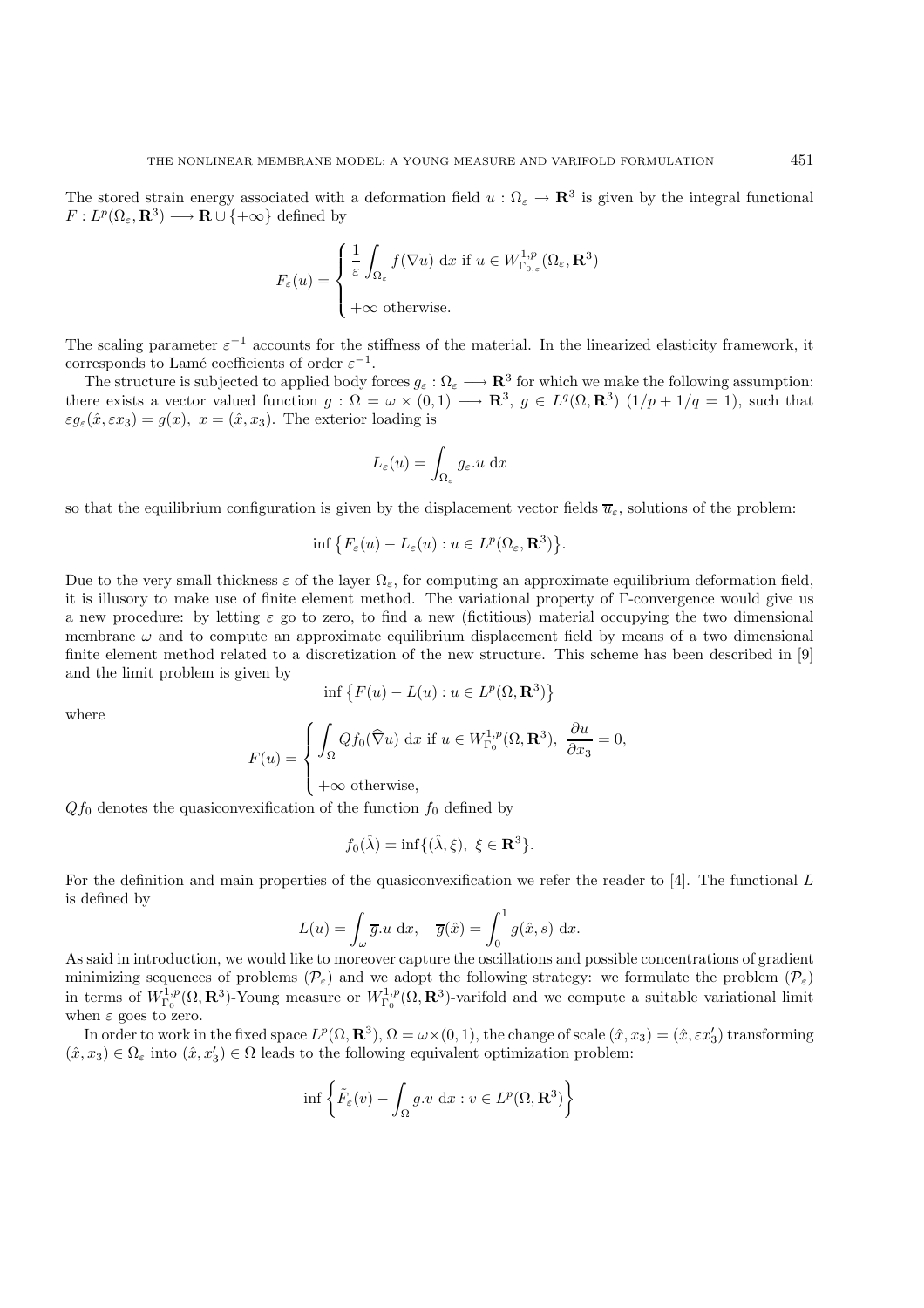where

$$
\tilde{F}_{\varepsilon}(v) = \begin{cases} \int_{\Omega} f\left(\widehat{\nabla}v, \frac{1}{\varepsilon} \frac{\partial v}{\partial x_3}\right) \, \mathrm{d}x \, \, \mathrm{if} \, \, v \in W_{\Gamma_0}^{1,p}(\Omega, \mathbf{R}^3) \\ +\infty \, \, \mathrm{otherwise}, \end{cases}
$$

 $\Gamma_0 = \gamma_0 \times (0, 1), \hat{\nabla}v$  denotes the tangential gradient of v defined by  $\hat{\nabla}v = (\frac{\partial v_i}{\partial x_j})_{i=1,2,3,\ j=1,2}$ 

Note that if the magnitude of the stiffness and of the forces are of order one, this result shows that the total energy of the structure is equivalent to  $\varepsilon(F-L)$  in a variational sense.

All the results of the paper remain valid when working with a density f dependaing on the plane variable  $\hat{x}$ , provided that growth conditions be uniform on  $\hat{x}$ .

#### 3. Some suitable sets for capturing oscillations and concentration effects

#### 3.1. **Young measures and varifolds parametrized on Ω**

We denote the sets of  $3 \times 3$  and  $3 \times 2$  matrices with real numbers entries by  $\mathcal{M}^{3 \times 3}$  and  $\mathcal{M}^{3 \times 2}$ , respectively, and their unit spheres by  $S^{3\times3}$  and  $S^{3\times2}$ . Considering the space  $\mathcal{M}^{3\times3}$  as the product  $\mathcal{M}^{3\times2}\times\mathbf{R}^3$ , we will denote by  $\hat{\lambda}$  the first coordinate in  $\mathcal{M}^{3\times 2}$  of any element  $\lambda$  of  $\mathcal{M}^{3\times 3}$ .

We define the sets of Young measures  $\mathcal{Y}_{3\times 3}(\Omega)$  and varifolds  $\mathcal{Y}\mathcal{Y}_{3\times 3}(\Omega)$ , parametrized on  $\Omega$ , as follows:

$$
\mu \in \mathcal{Y}_{3\times 3}(\Omega) \iff \mu \in \mathbf{M}^+(\Omega \times \mathcal{M}^{3\times 3})
$$
 and  $P_{\Omega} \# \mu = \mathcal{L}$ ,  
\n $\mathcal{Y}\mathcal{V}_{3\times 3}(\Omega) = \mathcal{Y}_{3\times 3}(\Omega) \times \mathbf{M}^+(\Omega \times \mathcal{S}^{3\times 3})$ 

where  $P_{\Omega} \# \mu$  denotes the image of the measure  $\mu$  by the projection  $P_{\Omega} : \Omega \times M^{3 \times 3} \to \Omega$ .

We now define the space  $\mathcal{C}_b(\Omega;\mathcal{M}^{3\times3})$  of all Carathéodory integrands, namely, the space of all measurable functions  $\psi : \Omega \times M^{3 \times 3} \to \mathbf{R}$  such that

- i)  $\psi(x,.)$  is bounded continuous on  $\mathcal{M}^{3\times3}$  for every  $x \in \Omega$ ;
- ii)  $x \mapsto ||\psi(x,.)||_{\infty}$  is Lebesgue integrable.

On the other hand, classically, we denote by  $C_0(\Omega \times S^{3\times 3})$  the space of all continuous functions  $\varphi : \Omega \times S^{3\times 3} \to \mathbb{R}$ vanishing on the boundary  $\partial \Omega \times S^{3 \times 3}$ .

Let us recall that the narrow convergence of a sequence  $(\mu_n)_{n\in\mathbb{N}}$  to  $\mu$  in  $\mathcal{Y}_{3\times 3}(\Omega)$  and the weak convergence of a sequence  $(\theta_n)_{n \in \mathbb{N}}$  to  $\theta$  in  $\mathbf{M}^+(\Omega \times \mathcal{S}^{3\times 3})$  are defined as follows:

$$
\mu_n \stackrel{\text{nar}}{\longrightarrow} \mu \iff \lim_{n \to +\infty} \int_{\Omega \times \mathcal{M}^{3 \times 3}} \psi(x, \lambda) \, d\mu_n = \int_{\Omega \times \mathcal{M}^{3 \times 3}} \psi(x, \lambda) \, d\mu
$$

for all  $\psi \in \mathcal{C}_b(\Omega; \mathcal{M}^{3 \times 3})$ ,

$$
\theta_n \to \theta \iff \lim_{n \to +\infty} \int_{\Omega \times S^{3 \times 3}} \varphi(x, \lambda) d\theta_n = \int_{\Omega \times S^{3 \times 3}} \varphi(x, \lambda) d\theta
$$

for all  $\varphi \in C_0(\Omega \times S^{3 \times 3})$ .

In all the paper, we equip  $\mathcal{Y}_{3\times3}(\Omega)$  with the narrow convergence denoted by  $\frac{\text{nar}}{\longrightarrow}$  and  $\mathcal{Y}\mathcal{Y}_{3\times3}(\Omega)$  with the product of the narrow convergence on  $\mathcal{Y}_{3\times 3}(\Omega)$  and the weak convergence on  $\mathbf{M}^+(\Omega \times \mathcal{S}^{3\times 3})$  denoted by  $\rightarrow$ .

We now define the two following subspaces  $E\nabla\mathcal{Y}_{3\times3}(\Omega)$  and  $E\nabla\mathcal{Y}_{3\times3}(\Omega)$  of respectively  $\mathcal{Y}_{3\times3}(\Omega)$  and  $yv_{3\times3}(\Omega)$  whose elements will be called respectively *elementary*  $W_{\Gamma_0}^{1,p}(\Omega, \mathbf{R}^3)$ -Young measures and *elementary*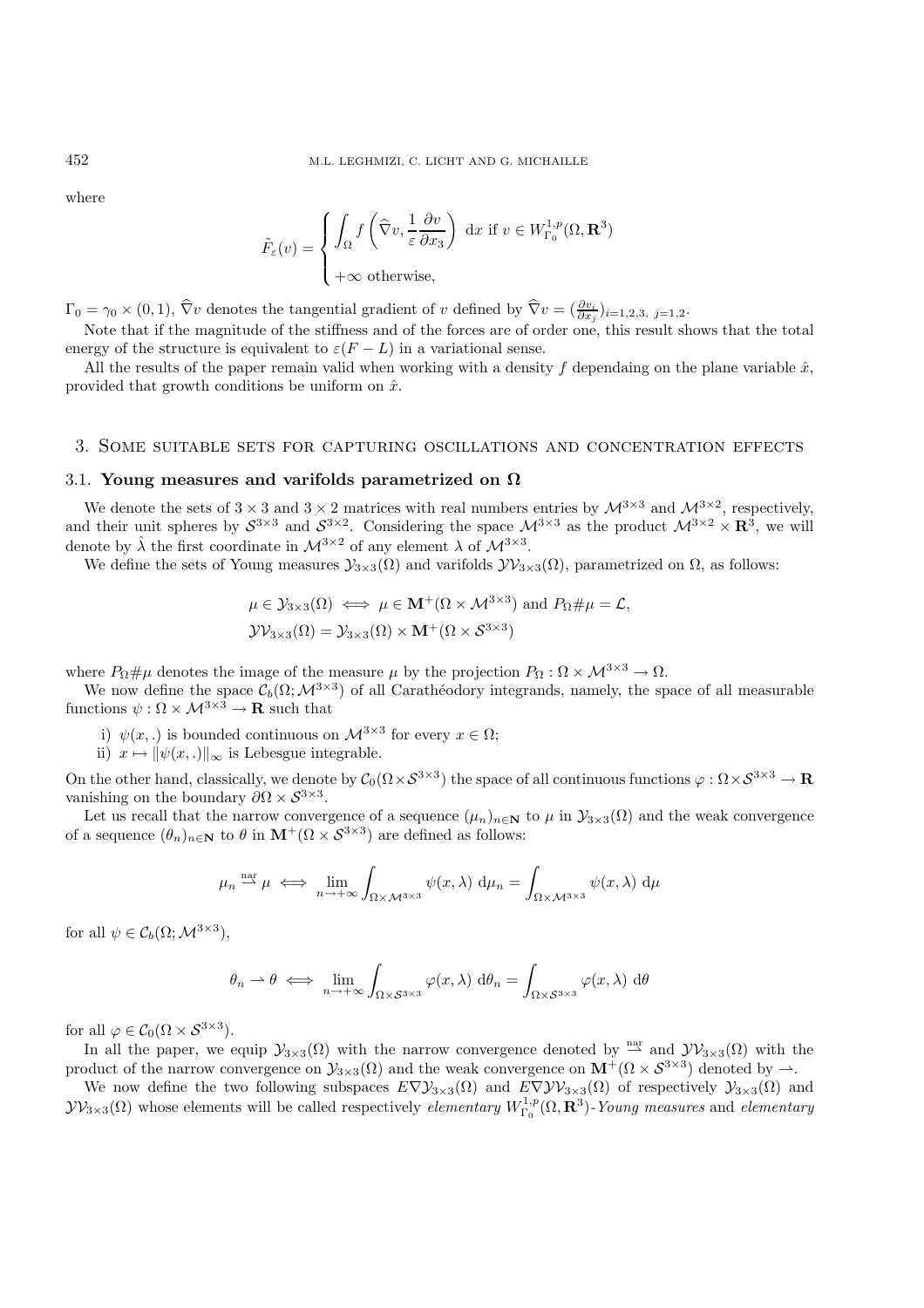$W^{1,p}_{\Gamma_0}(\Omega,\mathbf{R}^3)$ -varifolds:

$$
\mu \in E \nabla \mathcal{Y}_{3 \times 3}(\Omega) \iff \exists u \in W_{\Gamma_0}^{1,p}(\Omega, \mathbf{R}^3), \ \mu = (\delta_{\nabla u(x)})_{x \in \Omega} \otimes \mathcal{L},
$$

$$
(\mu, \theta) \in E \nabla \mathcal{Y} \mathcal{Y}_{3 \times 3}(\Omega) \iff \begin{cases} \exists u \in W_{\Gamma_0}^{1,p}(\Omega, \mathbf{R}^3) \text{ s.t.:} \\ \mu = (\delta_{\nabla u(x)})_{x \in \Omega} \otimes \mathcal{L}, \\ \theta = (\delta_{\frac{\nabla u}{|\nabla u|}(x)})_{x \in \Omega} \otimes |\nabla u|^p \mathcal{L}. \end{cases}
$$

The Young measure  $\mu$  and the varifold  $(\mu, \theta)$  will be said to be associated with the function u. Note that if  $(\mu, \theta)$  in  $E \nabla \mathcal{Y} \mathcal{V}_{3 \times 3}(\Omega)$  is associated with u, then

$$
\int_{\Omega \times \mathcal{M}^{3 \times 3}} \psi(x, \lambda) d\mu = \int_{\Omega} \psi(x, \nabla u) dx
$$

and

$$
\int_{\Omega \times S^{3 \times 3}} \psi(x, \lambda) d\theta = \int_{\Omega} \psi(x, \frac{\nabla u}{|\nabla u|}) |\nabla u|^p dx
$$

whenever each integral exists.

We denote the sequential closures of  $E\nabla y_{3\times 3}(\Omega)$  and  $E\nabla y_{3\times 3}(\Omega)$ , respectively, by  $\nabla y_{3\times 3}(\Omega)$ and  $\nabla \mathcal{Y} \mathcal{Y}_{3\times 3}(\Omega)$ . Their elements are respectively called  $W_{\Gamma_0}^{1,p}(\Omega,\mathbf{R}^3)$ -*Young measures* and  $W_{\Gamma_0}^{1,p}(\Omega,\mathbf{R}^3)$ -varifolds. A sequence  $(u_{\varepsilon})_{\varepsilon>0}$  whose associated sequence  $((\mu_{\varepsilon}, \theta_{\varepsilon}))_{\varepsilon>0}$  of elementary  $W_{\Gamma_0}^{1,p}(\Omega, \mathbf{R}^3)$ -varifolds tends to a  $W^{1,p}_{\Gamma_0}(\Omega, \mathbf{R}^3)$ -varifold  $(\mu, \theta)$  will be called *generating* the couple  $(\mu, \theta)$ .

Let  $(\mu, \theta)$  be a  $W^{1,p}_{\Gamma_0}(\Omega, \mathbf{R}^3)$ -varifold generated by  $(u_{\varepsilon})_{\varepsilon>0}$  and let us denote by  $\pi$  the image  $\pi = P_{\Omega} \# \theta$  of  $\theta$ by the projection  $P_{\Omega}: \Omega \times \mathcal{S}^{3 \times 3} \to \Omega$ . Obviously,  $\pi$  is nothing but the weak limit of the measure  $|\nabla u_{\varepsilon}|^p \mathcal{L}$ .

According to the Slicing theorem (see [12,13] and Th. 4 of the Appendix), for every  $(\mu, \theta)$  in  ${\cal V}{\cal V}_{3\times 3}(\Omega)$ , there exists a family of probability measures  $(\mu_x)_{x\in\Omega}$  on  $\mathcal{M}^{3\times3}$  and a family  $(\theta_x)_{x\in\Omega}$  of probability measures on  $\mathcal{S}^{3\times3}$ such that

$$
\mu = (\mu_x)_{x \in \Omega} \otimes \mathcal{L}
$$

$$
\theta = (\theta)_{x \in \Omega} \otimes \pi.
$$

Let us consider the Lebesgue-Nikodym decomposition of the measure  $\pi$ :

$$
\pi = \frac{\mathrm{d}\pi}{\mathrm{d}\mathcal{L}}\mathcal{L} + \pi_s.
$$

We have the following characterization of  $W^{1,p}_{\Gamma_0}(\Omega,\mathbf{R}^3)$ -varifolds for  $p>1$  (see [6]):

**Theorem 1.** *A pair*  $(\mu, \theta)$  *is a*  $W_{\Gamma_0}^{1,p}(\Omega, \mathbf{R}^3)$ *-varifold iff the four following assertions hold* 

- (*i*) there exists  $u \in W^{1,p}_{\Gamma_0}(\Omega, \mathbf{R}^3)$  such that  $\nabla u(x) = \int_{\mathcal{M}^{3\times 3}} \lambda \, d\mu_x(\lambda)$ ,  $\mathcal{L}$  a.e.  $x \in \Omega$ ;
- $(iii)$   $\psi(\nabla u(x)) \leq \int_{\mathcal{M}^{3\times 3}} \psi(\lambda) d\mu_x(\lambda)$ ,  $\mathcal{L}$  *a.e.*  $x \in \Omega$ , for every quasiconvex function  $\psi$  satisfying classical *growth conditions of order* p*:*

$$
|\psi(\lambda)| \leq \beta(1+|\lambda|^p);
$$

- (iii)  $\int_{\mathcal{M}^{3\times 3}} \psi(\lambda) d\mu_x(\lambda) \leq \frac{d\pi}{d\mathcal{L}}(x) \int_{\mathcal{S}^{3\times 3}} \psi(\lambda) d\theta_x(\lambda)$ ,  $\mathcal{L}$  a.e.  $x \in \Omega$ , for every p-homogeneous continuous function  $\psi$  such that  $Q\psi(0) = 0$ , where  $Q\psi$  denotes the quasiconvexifica
- $(iv)$   $\int_{S^{3\times 3}} \psi(\lambda) d\theta_x(\lambda) \geq 0$ ,  $\pi_s$  *a.e.*  $x \in \Omega$  *for every p-homogeneous continuous function*  $\psi$  *such that*  $\tilde{Q}\psi(0) = 0.$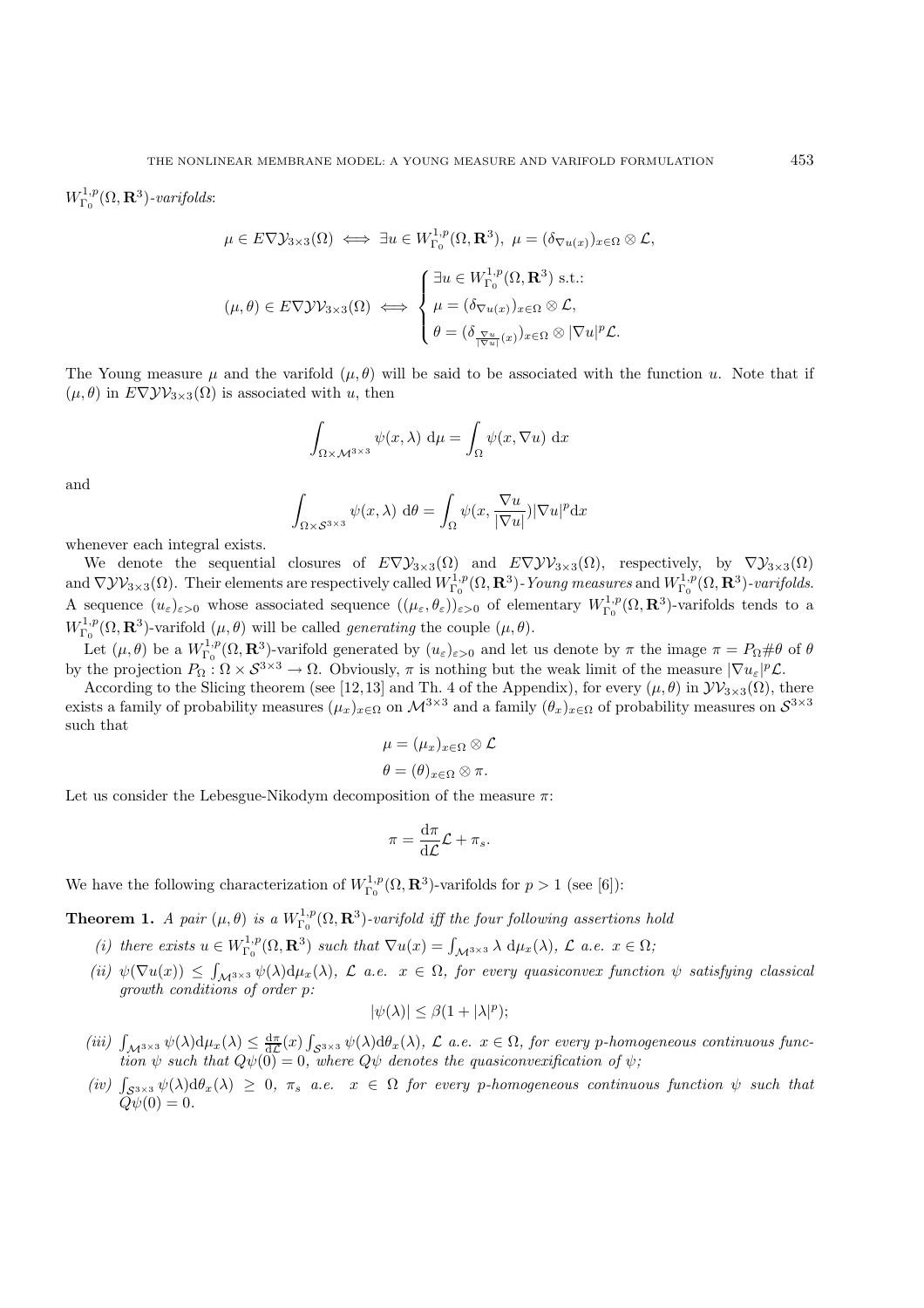#### **Remark 1.**

1) Note that, using condition (iii) with  $\psi(\lambda) = |\lambda|^p$  we obtain

$$
\int_{\Omega \times \mathcal{M}^{3 \times 3}} |\lambda|^p \, \mathrm{d}\mu(x, \lambda) < +\infty \tag{iii}
$$

and Theorem 1 then yields (i), (ii), (iii)', a well known characterization of  $W^{1,p}_{\Gamma_0}(\Omega, \mathbf{R}^3)$ -Young measures  $\mu$  (see  $[8, 10, 11]$ .

2) The singular measure  $\pi_s$  encodes concentrations effects of the sequence  $(\nabla u_{\varepsilon})_{\varepsilon>0}$  generating  $\theta$  (see various examples in [6]).

The two following subspaces  $\nabla \mathcal{Y}_{3\times 2,0}(\Omega) \subset \nabla \mathcal{Y}_{3\times 3}(\Omega)$  and  $\nabla \mathcal{Y}_{3\times 2,0}(\Omega) \subset \nabla \mathcal{Y}_{3\times 3}(\Omega)$  defined below will play an essential role in the Young measure and varifold formulation of the nonlinear membrane problem:

$$
\mu \in \nabla \mathcal{Y}_{3 \times 2,0}(\Omega) \iff \begin{cases} \exists (u_{\varepsilon})_{\varepsilon > 0} \text{ bounded in } W_{\Gamma_0}^{1,p}(\Omega, \mathbf{R}^3) \text{ s.t.} \\ (\delta_{\nabla u_{\varepsilon}(x)})_{x \in \Omega} \otimes \mathcal{L} \stackrel{\text{nar}}{\rightharpoonup} \mu \\ (\delta_{\widehat{\nabla} u_{\varepsilon}(x)})_{x \in \Omega} \otimes \mathcal{L} \stackrel{\text{nar}}{\rightharpoonup} \hat{\mu} \\ \mu_x = \hat{\mu}_x \otimes \delta_0, \end{cases}
$$
(3)

where  $(\delta_{\hat{\nabla}u_{\varepsilon}(x)})_{x\in\Omega}\otimes\mathcal{L}\stackrel{\text{nar}}{\longrightarrow}\hat{\mu}$  must be taken in the sense of the narrow convergence in the space  $\mathcal{Y}_{3\times2}(\Omega)$  of Young measures parametrized on  $\Omega$ , with values in  $\mathcal{M}^{3\times 2}$  and  $(\hat{\mu}_x)_{x\in\Omega}$  is the family of probability measures on  $\mathcal{M}^{3\times 2}$  stemming from the disintegration of the Young measure  $\hat{\mu}$ . To summarize, will write  $\mu = \hat{\mu} \otimes \delta_0$ ;

$$
(\mu, \theta) \in \nabla \mathcal{Y} \mathcal{V}_{3 \times 2,0}(\Omega) \iff \begin{cases} \exists (u_{\varepsilon})_{\varepsilon > 0} \text{ s.t. } (3) \text{ holds and} \\ (\delta_{\frac{\nabla u_{\varepsilon}}{|\nabla u_{\varepsilon}|}(x)})_{x \in \Omega} \otimes |\nabla u|^{p} \mathcal{L} \to \theta \\ (\delta_{\frac{\nabla u_{\varepsilon}}{|\nabla u_{\varepsilon}|}(x)})_{x \in \Omega} \otimes |\hat{\nabla} u_{\varepsilon}|^{p} \mathcal{L} \to \hat{\theta} \\ P_{\Omega} \# \theta = P_{\Omega} \# \hat{\theta} := \pi \\ \theta_{x} = H \# \hat{\theta}_{x} \ \pi \ a.e. \ x \in \Omega \end{cases} \tag{4}
$$

where  $(\delta_{\widehat{\nabla}u_{\varepsilon}})_{x\in\Omega}\otimes|\widehat{\nabla}u_{\varepsilon}|^p\mathcal{L}\rightharpoonup \widehat{\theta}$  must be taken in the sense of the weak convergence in  $\mathbf{M}^+(\Omega\times\mathcal{S}^{3\times 2})$ ,  $(\theta_x)_{x \in \Omega}$  and  $(\hat{\theta}_x)_{x \in \Omega}$  are the familly of probability measures on the unit spheres  $S^{3 \times 3}$  and  $S^{3 \times 2}$  of  $\mathcal{M}^{3 \times 3}$  and  $\mathcal{M}^{3\times 2}$ , stemming from the desintegration of the measures  $\theta$  and  $\hat{\theta}$  with respect to  $\pi$ . The map H is the extension operator  $H : S^{3 \times 2} \to S^{3 \times 3}$  defined by  $H(\hat{\lambda}) = (\hat{\lambda}, 0)$ .

It is worth noticing the similarity between (3) and (4). Indeed  $\mu_x$  in (3) is nothing but  $H \# \hat{\mu}_x$  if we extend H into the map  $\mathcal{M}^{3\times 2} \to \mathcal{M}^{3\times 3}$ ,  $\hat{\lambda} \mapsto (\hat{\lambda}, 0)$ .

#### 3.2. **Young measures and varifolds parametrized on** *ω*

Similarly we denote by  $\mathcal{Y}_{3\times2}(\omega)$  and  $\mathcal{Y}\mathcal{Y}_{3\times2}(\omega)$  the spaces of Young measures and varifolds parametrized on  $\omega$ , defined by:

$$
\mu \in \mathcal{Y}_{3\times 2}(\omega) \iff \mu \in \mathbf{M}^+(\omega \times \mathcal{M}^{3\times 2}) \text{ and } P_{\omega} \# \mu = \widehat{\mathcal{L}},
$$
  

$$
\mathcal{Y}\mathcal{V}_{3\times 2}(\omega) = \mathcal{Y}_{3\times 2}(\omega) \times \mathbf{M}^+(\omega \times \mathcal{S}^{3\times 2})
$$

where  $\hat{\mathcal{L}}$  denotes the Lebesgue measure on  $\omega$  and  $P_{\omega} \# \mu$  the image measure of  $\mu$  by the projection  $P_{\omega} : \omega \times$  $M^{3\times 2} \to \omega$ .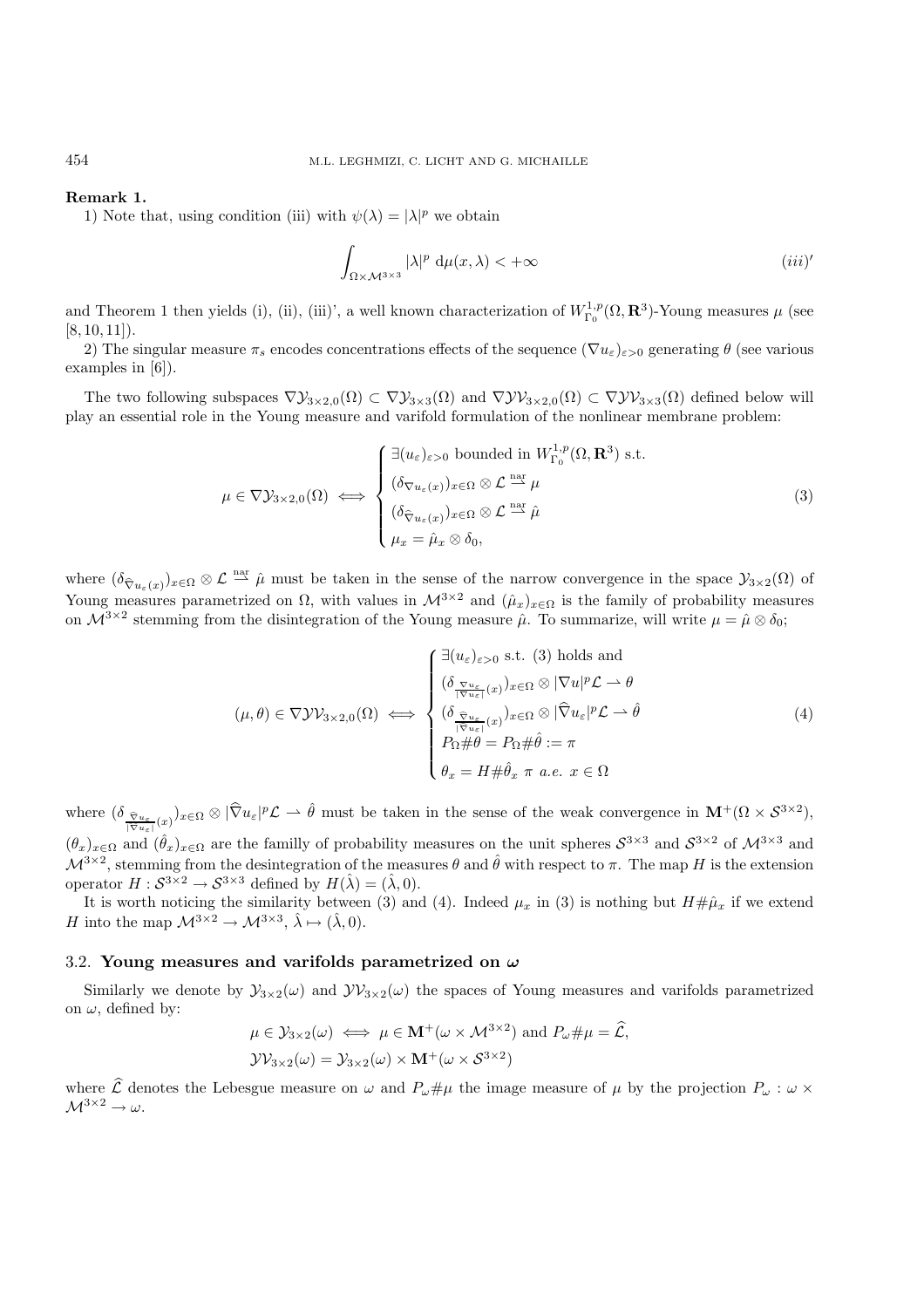We equip  $\mathcal{Y}_{3\times2}(\omega)$  with the narrow convergence and  $\mathcal{Y}\mathcal{Y}_{3\times2}(\omega)$  with the product of the narrow convergence on  $\mathcal{Y}_{3\times 2}(\omega)$  and the weak convergence on  $\mathbf{M}^+(\omega\times\mathcal{S}^{3\times 2})$ .

We now define the subspaces of *elementary*  $W_{\gamma_0}^{1,p}(\omega, \mathbf{R}^3)$ -Young measures and *elementary*  $W_{\gamma_0}^{1,p}(\omega, \mathbf{R}^3)$ *varifolds* as follows:

$$
\nu \in E \nabla \mathcal{Y}_{3 \times 2}(\omega) \iff \exists u \in W_{\gamma_0}^{1,p}(\omega, \mathbf{R}^3), \ \nu = (\delta_{\nabla u(\hat{x})})_{\hat{x} \in \omega} \otimes \widehat{\mathcal{L}},
$$

$$
(\nu, m) \in E \nabla \mathcal{Y} \mathcal{Y}_{3 \times 2}(\omega) \iff \begin{cases} \exists u \in W_{\gamma_0}^{1,p}(\omega, \mathbf{R}^3) \text{ s.t. :} \\ \nu = (\delta_{\nabla u(\hat{x})})_{\hat{x} \in \omega} \otimes \widehat{\mathcal{L}}, \\ m = \left(\frac{\nabla u}{|\nabla u|}(\hat{x})\right)_{\hat{x} \in \omega} \otimes |\nabla u|^p \widehat{\mathcal{L}}. \end{cases}
$$

The spaces  $\nabla \mathcal{Y}_{3\times2}(\omega)$  and  $\nabla \mathcal{Y}_{3\times2}(\omega)$  of  $W^{1,p}_{\gamma_0}(\omega,\mathbf{R}^3)$ -*Young measures* and  $W^{1,p}_{\gamma_0}(\omega,\mathbf{R}^3)$ -varifolds are the sequential closures of  $E\nabla \mathcal{Y}_{3\times2}(\omega)$  and  $E\nabla \mathcal{Y}_{3\times2}(\omega)$  respectively. The analague of Theorem 1 holds with obvious adaptations.

#### 3.3. **From parameters in Ω to parameters in** *ω***: the mean operators Θ and Ξ**

We now define the two operators  $\Theta$  from  $\nabla \mathcal{Y}_{3\times2,0}(\Omega)$  into  $\mathcal{Y}_{3\times2,0}(\Omega)$  and  $\Xi$  from  $\nabla \mathcal{Y}_{3\times2,0}(\Omega)$  into  $\mathcal{Y}\mathcal{Y}_{3\times2}(\omega)$ as follows:

$$
\Theta: \nabla \mathcal{Y}_{3 \times 2,0}(\Omega) \longrightarrow \mathcal{Y}_{3 \times 2}(\omega)
$$

$$
\mu = \hat{\mu} \otimes \delta_0 \mapsto \overline{\hat{\mu}}, \text{ with } \overline{\hat{\mu}}_{\hat{x}} := \int_0^1 \hat{\mu}_{\hat{x},s} \, \, \mathrm{d}x;
$$

$$
\Xi: \nabla \mathcal{Y}\mathcal{V}_{3\times 2,0}(\Omega)\longrightarrow \mathcal{Y}\mathcal{V}_{3\times 2}(\omega) (\mu,\theta)\mapsto (\overline{\hat\mu},\overline{\hat\theta})\,\,\mathrm{with}\,\,\overline{\hat\theta}_{\hat x}:=\int_0^1\hat\theta_{\hat x,s}\,\,\mathrm{d}\pi_{\hat x}(s),\,\,\overline{\hat\theta}=(\overline{\hat\theta}_{\hat x})_{\hat x\in\omega}\otimes\pi^\omega,
$$

where  $\hat{\mu}$ ,  $\hat{\theta}$  are the measures defined in (3), (4) and  $(\pi_{\hat{x}})_{\hat{x}\in\omega}$  is the familly of probability measures on (0, 1) stemming from the desintegration of the measure  $\pi$  with respect to its projection  $\pi^{\omega}$  on  $\omega$ :

$$
\pi = (\pi_{\hat{x}})_{\hat{x}\in\omega}\otimes\pi^{\omega}, \quad \pi^{\omega} = P_{\omega} \#\pi.
$$

**Proposition 1.** *The images of*  $\nabla y_{3\times 2,0}(\Omega)$  *and*  $\nabla y_{3\times 2,0}(\Omega)$  *by the two maps*  $\Theta$  *and*  $\Xi$  *are exactly the two spaces*  $\nabla \mathcal{Y}_{3\times 2}(\omega)$  *and*  $\nabla \mathcal{Y}_{3\times 2}(\omega)$ *.* 

*Proof.* a) Let us prove  $\Theta(\nabla \mathcal{Y}_{3\times 2,0}(\Omega)) \subset \nabla \mathcal{Y}_{3\times 2}(\omega)$ . Let  $\nu = \Theta(\mu)$  with  $\mu \in \nabla \mathcal{Y}_{3\times 2,0}(\Omega)$ . We must establish that  $\nu$  satisfies the conditions (i), (ii) of Theorem 1 and (iii)' of Remark 1. Since  $\mu$  belongs to  $\nabla \mathcal{Y}_{3\times 2,0}(\Omega)$  there exists  $u_{\varepsilon}$  in  $W_{\Gamma_0}^{1,p}(\Omega, \mathbf{R}^3)$  such that (3) holds. Let u be a cluster point of  $(u_{\varepsilon})_{\varepsilon>0}$  in  $W_{\Gamma_0}^{1,p}(\Omega, \mathbf{R}^3)$ . Classically, we have, for  $a.e. x$  in  $\Omega$ ,

$$
\nabla u(x) = \int_{\mathcal{M}^{3\times 3}} \lambda \, \mathrm{d}\mu_x.
$$

According to (3), we also have for *a.e.* x in  $\Omega$ ,

$$
\nabla u(x) = \left(\int_{\mathcal{M}^{3\times 2}} \hat{\lambda} \, d\hat{\mu}_x, 0\right) \tag{5}
$$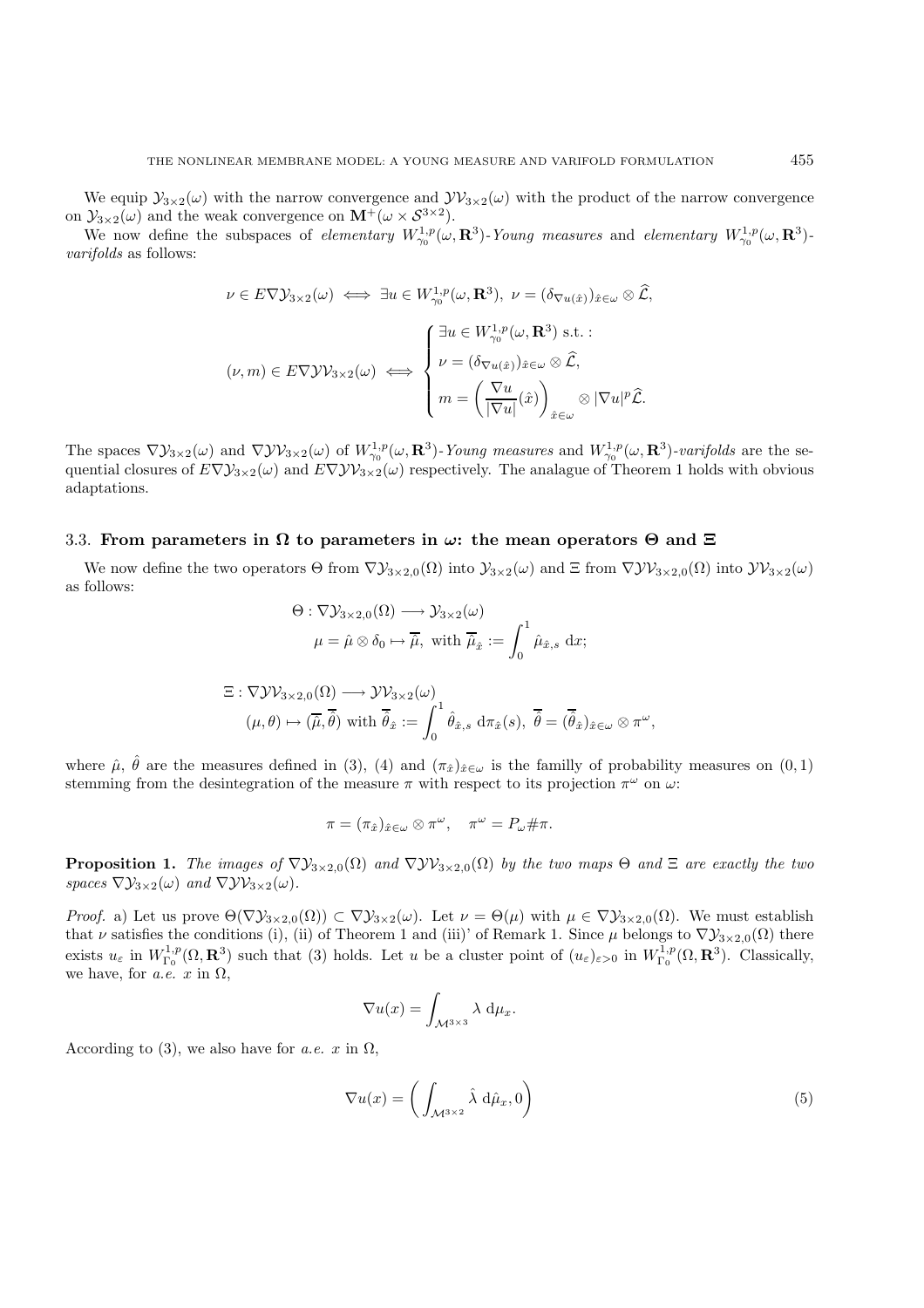so that u does not depends on the variable  $x_3$ , and  $u \in W^{1,p}_{\gamma_0}(\omega, \mathbf{R}^3)$ . Integrating (5) over  $(0,1)$  gives, for *a.e.*  $\hat{x}$  in  $\omega$ 

$$
\widehat{\nabla}u(\hat{x}) = \int_{\mathcal{M}^{3\times 2}} \hat{\lambda} \, d\overline{\hat{\mu}}_{\hat{x}}
$$

$$
= \int_{\mathcal{M}^{3\times 2}} \hat{\lambda} \, d\nu_{\hat{x}}
$$

which proves (i).

Let now  $\psi : \mathcal{M}^{3\times 2} \longrightarrow \mathbf{R}$  be a  $W^{1,p}(\omega,\mathbf{R}^3)$ -quasiconvex function satisfying  $|\psi(\hat{\lambda})| \leq \beta(1+|\hat{\lambda}|^p)$  and set  $\tilde{\psi}(\lambda) := \psi(\hat{\lambda})$  which defines a  $W^{1,p}(\Omega, \mathbf{R}^3)$ -quasiconvex function satisfying  $|\tilde{\psi}(\lambda)| \leq \beta(1+|\lambda|^p)$ . Since  $\mu$  belongs to  $\nabla \mathcal{Y}_{3\times 3}(\Omega)$ , (ii) holds and, for *a.e.* x in  $\Omega$ ,

$$
\psi\left(\widehat{\nabla}u(\hat{x})\right) = \tilde{\psi}\left(\nabla u(x)\right) \le \int_{\mathcal{M}^{3\times 3}} \tilde{\psi}(\lambda) d\mu_x
$$

$$
= \int_{\mathcal{M}^{3\times 2}} \psi(\hat{\lambda}) d\hat{\mu}_x.
$$
(6)

Integrating (6) on  $(0, 1)$  gives, for *a.e.*  $\hat{x}$  in  $\omega$ ,

$$
\psi(\widehat{\nabla}u(\hat{x})) \leq \int_{\mathcal{M}^{3 \times 2}} \psi(\hat{\lambda}) \; \mathrm{d}\overline{\hat{\mu}}_{\hat{x}}
$$

which proves (ii). Assertion (iii') may be easily established and left to the reader.

b) We prove  $\nabla \mathcal{Y}_{3\times 2}(\omega) \subset \Theta(\nabla \mathcal{Y}_{3\times 2,0}(\Omega))$ . Let  $\nu \in \nabla \mathcal{Y}_{3\times 2}(\omega)$  and  $(v_{\varepsilon})_{\varepsilon>0}$  a bounded sequence in  $W^{1,p}_{\gamma_0}(\omega,\mathbf{R}^3)$ generating  $\nu$ . We set

$$
u_{\varepsilon}(x) = v_{\varepsilon}(\hat{x}).
$$

Let us now consider the measures  $\mu_{\varepsilon} = (\delta_{\nabla u_{\varepsilon}(x)})_{x \in \Omega} \otimes \mathcal{L}$  and  $\hat{\mu}_{\varepsilon} = (\delta_{\hat{\nabla} u_{\varepsilon}(x)})_{x \in \Omega} \otimes \mathcal{L}$  in respectively  $\mathcal{Y}_{3 \times 3}(\Omega)$ and  $\mathcal{Y}_{3\times2}(\Omega)$ . It is easily seen that the sequences  $(\mu_{\varepsilon})_{\varepsilon>0}$  and  $(\hat{\mu}_{\varepsilon})_{\varepsilon>0}$  are tight so that, from Prokhorov's theorem (see Th. 5 in Appendix), there exit  $\mu \in \nabla \mathcal{Y}_{3\times 3}(\Omega)$  and  $\hat{\mu} \in \mathcal{Y}_{3\times 2}(\Omega)$  satisfying

$$
\mu_{\varepsilon} \stackrel{\text{nar}}{\rightharpoonup} \mu,
$$
  

$$
\hat{\mu}_{\varepsilon} \stackrel{\text{nar}}{\rightharpoonup} \hat{\mu}.
$$

Since moreover  $\frac{\partial u_{\varepsilon}}{\partial x_3} = 0$ , one easily deduce

$$
\mu_x = \hat{\mu}_x \otimes \delta_0.
$$

Consequently  $\mu$  belongs to  $\nabla \mathcal{Y}_{3\times 2,0}(\Omega)$ .

It remains to establish that  $\overline{\hat{\mu}}_{\hat{x}} = \nu_{\hat{x}}$ . Since  $\widehat{\nabla} u_{\varepsilon} = \nabla v_{\varepsilon}$  in  $L^p(\Omega, \mathbf{R}^3)$ , the sequences  $(\widehat{\nabla} u_{\varepsilon})_{\varepsilon>0}$  and  $(\nabla v_{\varepsilon})_{\varepsilon>0}$ generate the same Young measure in  $\mathcal{Y}_{3\times 2}(\Omega)$ . As moreover  $(\nabla u_{\varepsilon})_{\varepsilon>0}$  generates  $\nu \otimes dx_3$ , one has  $\hat{\mu} = \nu \otimes dx_3$ so that  $\overline{\hat{\mu}}_{\hat{x}} = \nu_{\hat{x}}$ .

c) We establish  $\Xi(\nabla y \mathcal{V}_{3\times2,0}(\Omega)) \subset \nabla y \mathcal{V}_{3\times2}(\omega)$ . Let  $(\nu,m) = \Xi(\mu,\theta)$  with  $(\mu,\theta) \in \nabla y \mathcal{V}_{3\times2,0}(\Omega)$ . According to a) and b) above, it remains to establish iii) and iv).

Let  $\psi$  be a p-homogeneous continuous function on  $\mathcal{M}^{3\times 2}$  satisfying  $Q\psi(0) = 0$  where  $Q\psi$  denotes the quasiconvexification of  $\psi$  on  $\mathcal{M}^{3\times 2}$  and set  $\tilde{\psi}: \mathcal{M}^{3\times 3} \to \mathbf{R}$  defined, for every  $\lambda \in \mathcal{M}^{3\times 3}$ , by  $\tilde{\psi}(\lambda) = \psi(\hat{\lambda})$ . It is easily seen that  $\tilde{\psi}$  is a p-homogeneous continuous function on  $\mathcal{M}^{3\times3}$  and that  $Q\tilde{\psi}(0) = 0$  where  $Q\tilde{\psi}$  now denotes the quasiconvexification of  $\tilde{\psi}$  on  $\mathcal{M}^{3\times3}$ .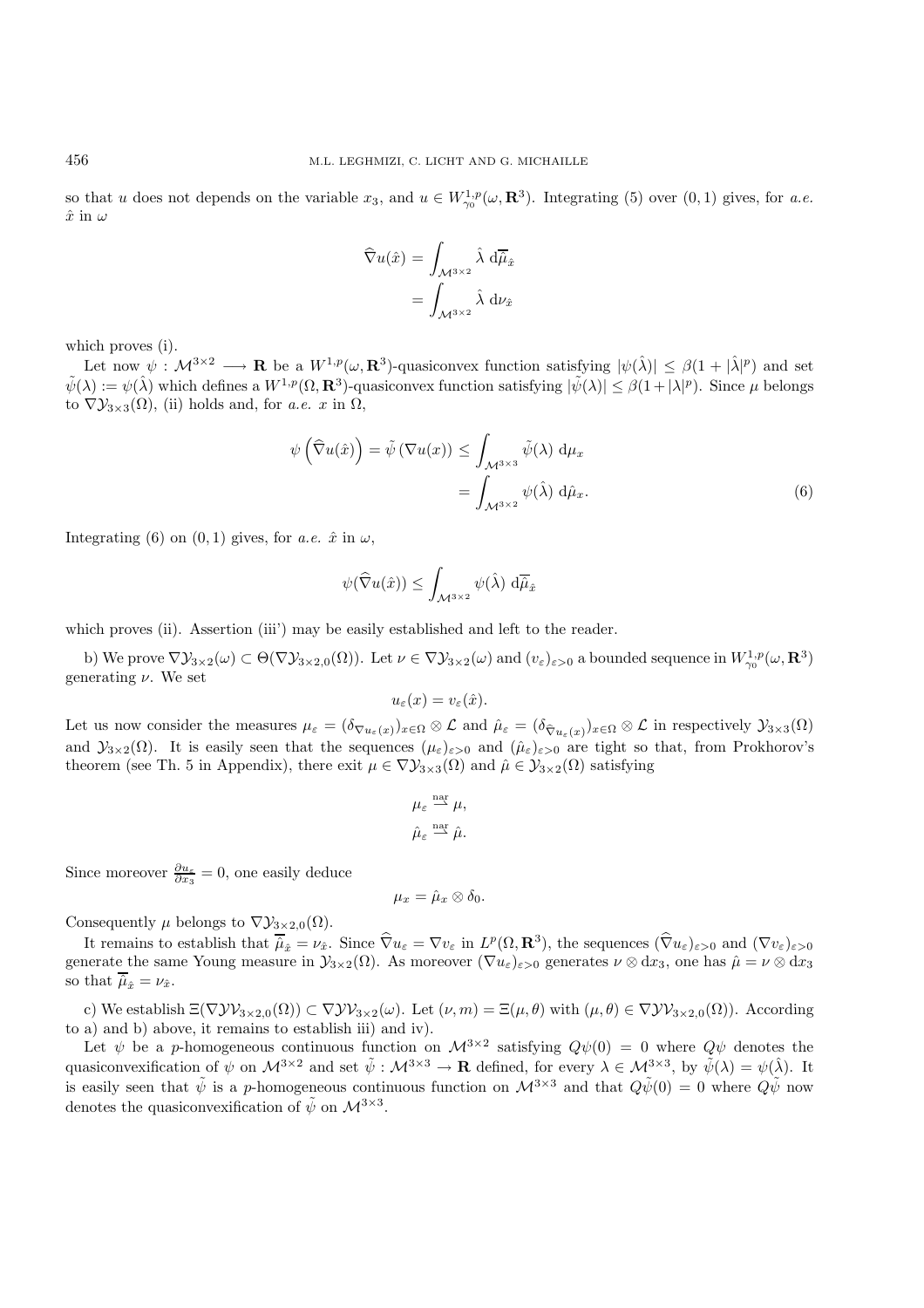Since  $(\mu, \theta)$  is a  $W^{1,p}_{\Gamma_0}(\Omega, \mathbf{R}^3)$ -varifold, from iii) and iv) of Theorem 1, we deduce that for all Borel subset B of  $\omega$ :

$$
\int_{\Omega} 1_B(\hat{x}) \int_{\mathcal{S}^{3\times 3}} \tilde{\psi}(\lambda) d\theta_x(\lambda) d\pi_s(x) + \int_{\Omega} 1_B(\hat{x}) \left[ \frac{d\pi}{d\mathcal{L}}(x) \int_{\mathcal{S}^{3\times 3}} \tilde{\psi}(\lambda) d\theta_x(\lambda) - \int_{\mathcal{M}^{3\times 3}} \tilde{\psi}(\lambda) d\mu_x(\lambda) \right] dx
$$
  
= 
$$
\int_{\Omega} 1_B(\hat{x}) \left[ \int_{\mathcal{S}^{3\times 3}} \tilde{\psi}(\lambda) d\theta_x(\lambda) \right] d\pi(x) - \int_{\Omega} 1_B(\hat{x}) \left[ \int_{\mathcal{M}^{3\times 3}} \tilde{\psi}(\lambda) d\mu_x(\lambda) \right] dx \ge 0.
$$

Now, since  $(\mu, \theta)$  belongs to  $\nabla \mathcal{Y} \mathcal{V}_{3 \times 2,0}(\Omega)$ ,  $\theta_x = H \# \hat{\theta}_x$  and  $\mu_x = \hat{\mu}_x \otimes \delta_0$ . Moreover, taking into account that  $\tilde{\psi}(\lambda) = \tilde{\psi}(\hat{\lambda}, 0)$ , we obtain

$$
\int_{\Omega} 1_B(\hat{x}) \left[ \int_{\mathcal{S}^{3\times 2}} \tilde{\psi}(\hat{\lambda}, 0) \, d\hat{\theta}_x \right] d\pi(x) - \int_{\Omega} 1_B(\hat{x}) \left[ \int_{\mathcal{M}^{3\times 2}} \tilde{\psi}(\lambda) \, d\hat{\mu}_x \right] dx \ge 0. \tag{7}
$$

Let us consider the slicing decomposition of  $\pi: \pi = (\pi_{\hat{x}})_{\hat{x} \in \omega} \otimes \pi^{\omega}$  where  $\pi^{\omega}$  is the projection of  $\pi$  on  $\omega$ . According to the slicing Theorem 4 (cf Appendix) applied to the first term of (7) and to Fubini's theorem for the second term, (7) becomes

$$
\int_{B} \left[ \int_{0}^{1} \int_{\mathcal{S}^{3\times 2}} \psi(\hat{\lambda}) \, d\hat{\theta}_{\hat{x},s} d\pi_{\hat{x}}(s) \right] d\pi^{\omega}(\hat{x}) - \int_{B} \left[ \int_{0}^{1} \int_{\mathcal{M}^{3\times 2}} \psi(\hat{\lambda}) \, d\hat{\mu}_{\hat{x},s} dx \right] d\hat{x} \ge 0
$$

that is, with the definition of the probability measures  $m_{\hat{x}}$  and  $\nu_{\hat{x}}$ ,

$$
\int_{B} \left[ \int_{\mathcal{S}^{3\times 2}} \psi(\hat{\lambda}) \, \mathrm{d}m_{\hat{x}} \right] \mathrm{d}\pi^{\omega}(\hat{x}) - \int_{B} \left[ \int_{\mathcal{M}^{3\times 2}} \psi(\hat{\lambda}) \, \mathrm{d}\nu_{\hat{x}} \right] \mathrm{d}\hat{x} \ge 0. \tag{8}
$$

Collecting the regular and singular part in (8), according to the Lebesgue-Nikodym decomposition of the measure  $\pi^\omega$ 

$$
\pi^{\omega} = \frac{\mathrm{d}\pi^{\omega}}{\mathrm{d}\hat{\mathcal{L}}}\hat{\mathcal{L}} + \pi_s^{\omega},
$$

we obtain

$$
\int_{B}\bigg[\int_{\mathcal{S}^{3\times 2}}\psi\;\mathrm{d} m_{\hat{x}}\bigg]\mathrm{d} \pi_{s}^{\omega}(\hat{x})+\int_{B}\bigg[\frac{\mathrm{d} \pi^{\omega}}{\mathrm{d} \hat{\mathcal{L}}}(\hat{x})\int_{\mathcal{S}^{3\times 2}}\psi\;\mathrm{d} m_{\hat{x}}-\int_{\mathcal{M}^{3\times 2}}\psi\;\mathrm{d} \nu_{\hat{x}}\bigg]\;\mathrm{d} \hat{x}\geq 0.
$$

As the measures  $\pi_s^{\omega}$  and  $\hat{\mathcal{L}}$  are mutually singular, we deduce

$$
\frac{d\pi^{\omega}}{d\hat{\mathcal{L}}}(\hat{x}) \int_{\mathcal{S}^{3\times 2}} \psi \, dm_{\hat{x}} - \int_{\mathcal{M}^{3\times 2}} \tilde{\psi} \, d\nu_{\hat{x}} \ge 0 \, \hat{\mathcal{L}} \, a.e. \, x \in \omega,
$$
  

$$
\int_{\mathcal{S}^{3\times 2}} \psi \, dm_{\hat{x}} \ge 0 \, \pi_s^{\omega} \, a.e. \, x \in \omega,
$$

which ends the proofs of (iii) and (iv).

d) We establish  $\nabla \mathcal{Y} \mathcal{Y}_{3 \times 2}(\omega) \subset \Xi(\nabla \mathcal{Y} \mathcal{Y}_{3 \times 2,0}(\Omega))$ . Let  $(\nu, m) \in \nabla \mathcal{Y} \mathcal{Y}_{3 \times 2}(\omega)$  and  $(v_{\varepsilon})_{\varepsilon > 0}$  generating  $(\nu, m)$ , that is to say:

$$
\begin{aligned} & (\delta_{\nabla v_{\varepsilon}(\hat{x})})_{\hat{x}\in\omega}\otimes\hat{\mathcal{L}}\stackrel{\text{nar}}{\rightharpoonup}\nu\\ & \left(\delta_{\frac{\nabla v_{\varepsilon}}{|\nabla v_{\varepsilon}|}(\hat{x})}\right)_{\hat{x}\in\omega}\otimes|\nabla v_{\varepsilon}|^p\hat{\mathcal{L}}\rightharpoonup m.\end{aligned}
$$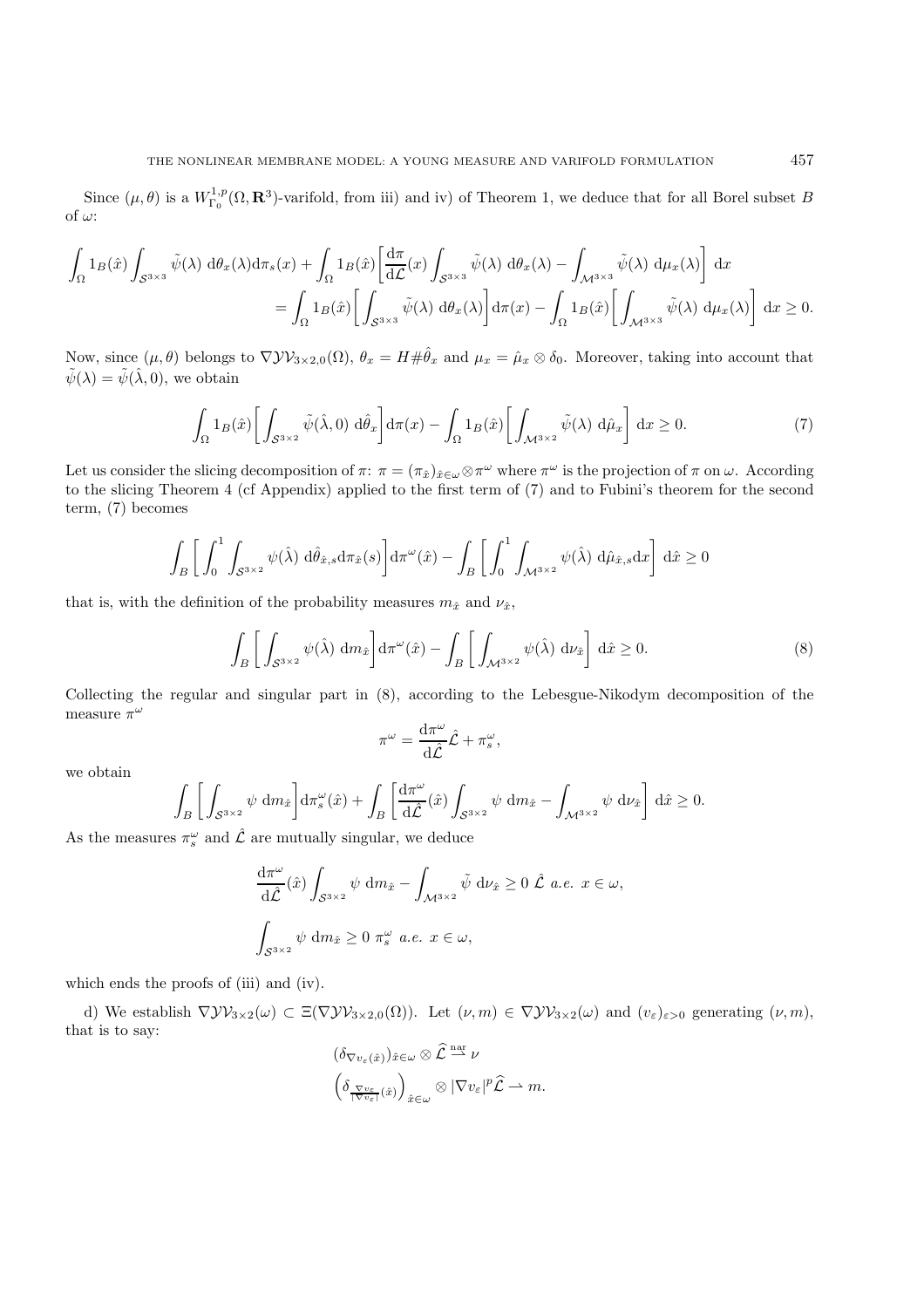Let us consider the function  $u_{\varepsilon} \in W^{1,p}_{\Gamma_0}(\Omega, \mathbf{R}^3)$  defined by  $u_{\varepsilon}(x) = v_{\varepsilon}(\hat{x})$  and the following measure of  $\mathbf{M}^+(\Omega \times$  $\mathcal{S}^{3\times 3}$ :

$$
\theta_{\varepsilon} = \left( \delta \frac{\nabla u_{\varepsilon}}{\left| \nabla u_{\varepsilon} \right|} (x) \right)_{x \in \Omega} \otimes |\nabla u_{\varepsilon}|^p \mathcal{L}.
$$

Since

$$
\sup_{\varepsilon>0}\theta_{\varepsilon}(\Omega\times\mathcal{S}^{3\times3})=\int_{\Omega}|\nabla u_{\varepsilon}|^p\mathrm{~d}x<+\infty,
$$

there exists a subsequence of  $(\theta_{\varepsilon})_{\varepsilon>0}$  (non relabeled), weakly converging to some measure  $\theta$  in  $\mathbf{M}^+(\Omega \times \mathcal{S}^{3\times 3})$ . On the other hand, with the same arguments, one may easily establish that the measure

$$
\hat{\theta}_{\varepsilon} = \left(\delta_{\frac{\bar{\nabla}u_{\varepsilon}}{|\bar{\nabla}u_{\varepsilon}|}(x)}\right)_{x \in \Omega} \otimes |\widehat{\nabla}u_{\varepsilon}|^p \mathcal{L}
$$

weakly converges, for a non relabeled subsequence, to some measure  $\hat{\theta}$  in  $\mathbf{M}^+(\Omega \times \mathcal{S}^{3\times 2})$ .

According to the definitions of the operator  $\Xi$  and the space  $\nabla \mathcal{Y} \mathcal{V}_{3 \times 2,0}(\Omega)$ , it suffices to prove:

$$
(\mu, \theta) \in \nabla \mathcal{Y} \mathcal{V}_{3 \times 2,0}(\Omega) \tag{9}
$$

and

$$
m_{\hat{x}} = \int_0^1 \hat{\theta}_{\hat{x},s} \, d\pi_{\hat{x}}(s), \ \pi^\omega \ a.e. \ \hat{x} \in \omega.
$$
 (10)

*Proof of (9).* To shorten notations, we do not distinguish a continuous function on  $S^{3\times 3}$  or  $S^{3\times 2}$  with its phomogeneous extension. Taking into account b), it remains to establish  $\pi := P_{\Omega} \# \theta = P_{\Omega} \# \hat{\theta}$  and  $\theta_x = H \# \hat{\theta}_x$ for  $\pi$  *a.e.*  $x \in \Omega$ . A straightforward consequence of the definition of  $u_{\varepsilon}$  is that  $P_{\Omega} \# \theta$  and  $P_{\Omega} \# \hat{\theta}$  are the weak limits of the measures  $|\nabla u_{\varepsilon}|^p \mathcal{L}$  and  $|\hat{\nabla} u_{\varepsilon}|^p \mathcal{L}$ . Let  $\varphi \in \mathcal{C}_0(\Omega)$  and  $\psi$  be a Lipschitz function on  $\mathcal{S}^{3\times 3}$ . The weak convergence of  $\theta_{\varepsilon}$  to  $\theta$  in  $\mathbf{M}(\Omega \times S^{3\times3})$  yields

$$
\lim_{\varepsilon \to 0} \int_{\Omega} \varphi(x) \psi(\nabla u_{\varepsilon}) dx = \int_{\Omega} \varphi(x) \left( \int_{\mathcal{S}^{3 \times 3}} \psi(\lambda) d\theta_x \right) d\pi.
$$
 (11)

On the other hand, since  $\hat{\lambda} \mapsto \psi(\hat{\lambda}, 0)$  belongs to  $\mathcal{C}(\mathcal{S}^{3\times 2})$ , the weak convergence of  $\hat{\theta}_{\varepsilon}$  to  $\hat{\theta}$  in  $\mathbf{M}(\Omega \times \mathcal{S}^{3\times 2})$ yields

$$
\lim_{\varepsilon \to 0} \int_{\Omega} \varphi(x) \psi(\widehat{\nabla} u_{\varepsilon}, 0) dx = \int_{\Omega} \varphi(x) \bigg( \int_{\mathcal{S}^{3 \times 2}} \psi(\widehat{\lambda}, 0) d\widehat{\theta}_x \bigg) d\pi.
$$
 (12)

As

$$
\lim_{\varepsilon \to 0} \int_{\Omega} \varphi(x) \psi(\nabla u_{\varepsilon}) dx = \lim_{\varepsilon \to 0} \int_{\Omega} \varphi(x) \psi(\widehat{\nabla} u_{\varepsilon}, 0) dx,
$$

(11) and (12) yield

$$
\int_{\mathcal{S}^{3\times 3}} \psi(\lambda) \, d\theta_x = \int_{\mathcal{S}^{3\times 2}} \psi(\hat{\lambda}, 0) \, d\hat{\theta}_x \, \pi \text{ a.e } x \in \Omega,
$$

so that, according to the definition of  $H \# \hat{\theta}_x$ , and by a density argument,  $\theta_x = H \# \hat{\theta}_x$  for  $\pi$  a.e  $x \in \Omega$ .

*Proof of (10).* Let us recall that

$$
\pi = (\pi_{\hat{x}})_{\hat{x}\in\omega}\otimes\pi^\omega, \quad \pi^\omega = P_\omega\#\pi
$$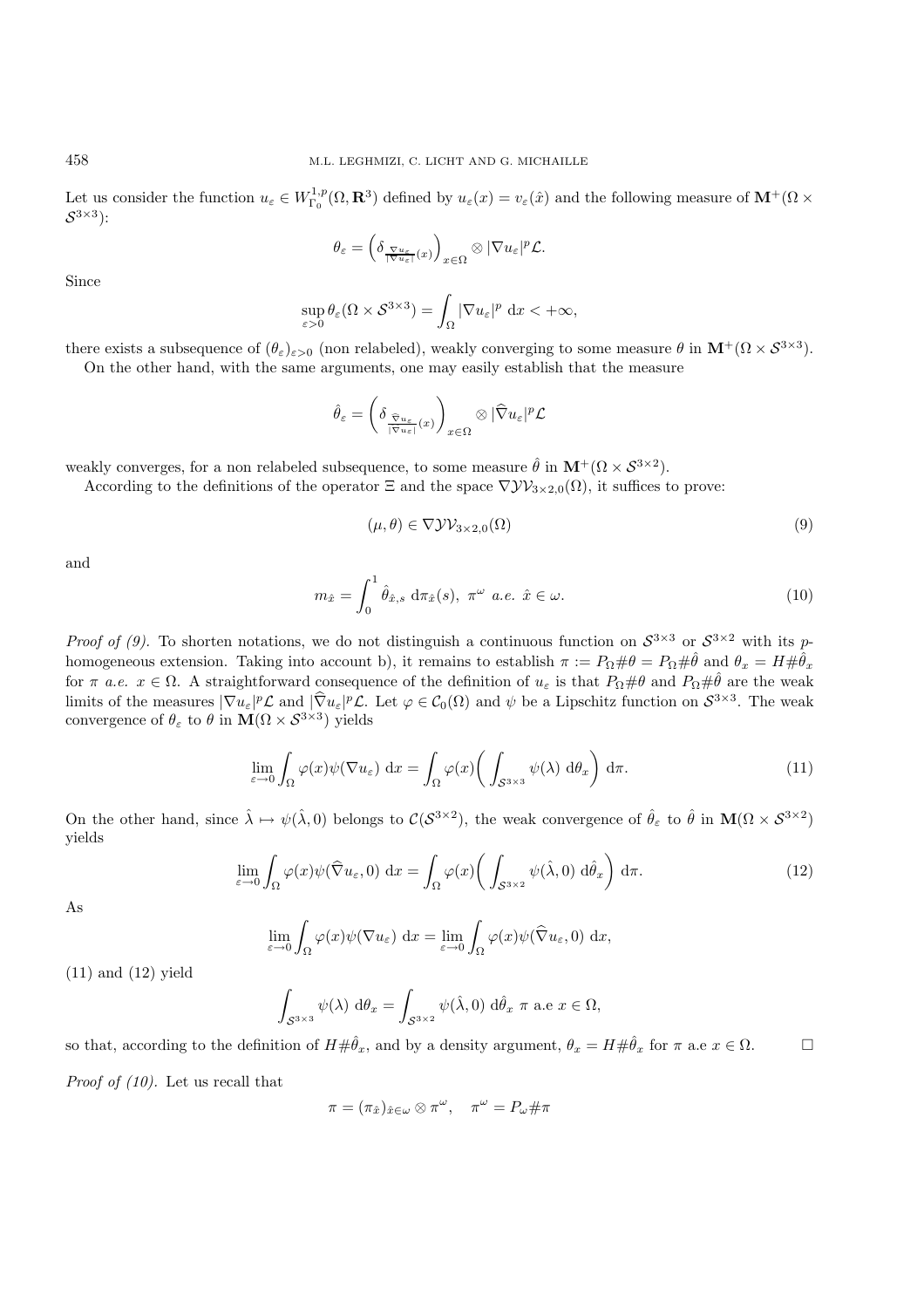and denote by  $\hat{\pi}$  the weak limit of the measure  $|\nabla v_{\varepsilon}|^p \hat{\mathcal{L}}$  in  $\mathbf{M}(\omega)$ . We claim that  $\hat{\pi} = \pi^{\omega}$ . Indeed, from the definition of  $u_{\varepsilon}$ , for every  $\varphi \in C_0(\omega)$ , we have

$$
\int_{\omega} \varphi(\hat{x}) d\hat{\pi} = \lim_{\varepsilon \to 0} \int_{\omega} \varphi(\hat{x}) |\nabla v_{\varepsilon}|^p d\hat{x}
$$

$$
= \lim_{\varepsilon \to 0} \int_{\Omega} \varphi(\hat{x}) |\nabla u_{\varepsilon}|^p d x
$$

$$
= \int_{\Omega} \varphi(\hat{x}) d\pi = \int_{\omega} \varphi(\hat{x}) d\pi^{\omega}
$$

where we have used  $\pi^{\omega} = P_{\omega} \# \pi$  in the last equality.

Now, since  $(\delta_{\frac{\nabla v_{\varepsilon}}{|\nabla v_{\varepsilon}|}(\hat{x})})_{\hat{x}\in\omega}\otimes|\nabla v_{\varepsilon}|^p\hat{\mathcal{L}}\to m=(m_{\hat{x}})_{\hat{x}\in\omega}\otimes\hat{\pi}$  in  $\mathbf{M}(\omega\times\mathcal{S}^{3\times2})$ , for every  $\varphi\in\mathcal{C}_0(\omega\times\mathcal{S}^{3\times2})$ ,

$$
\lim_{\varepsilon \to 0} \int_{\omega} \varphi(\hat{x}, \nabla v_{\varepsilon}) d\hat{x} = \int_{\omega} \int_{\mathcal{S}^{3 \times 2}} \varphi(\hat{x}, \hat{\lambda}) d\hat{m}_{\hat{x}}(\hat{\lambda}) d\hat{\pi}(\hat{x})
$$

$$
= \int_{\omega} \int_{\mathcal{S}^{3 \times 2}} \varphi(\hat{x}, \hat{\lambda}) d\hat{m}_{\hat{x}}(\hat{\lambda}) d\pi^{\omega}(\hat{x}). \tag{13}
$$

On the other hand

$$
\lim_{\varepsilon \to 0} \int_{\omega} \varphi(\hat{x}, \nabla v_{\varepsilon}(\hat{x})) d\hat{x} = \lim_{\varepsilon \to 0} \int_{\Omega} \varphi(\hat{x}, \nabla v_{\varepsilon}(\hat{x})) dx
$$
\n
$$
= \lim_{\varepsilon \to 0} \int_{\Omega} \varphi(\hat{x}, \hat{\nabla} u_{\varepsilon}(x)) dx
$$
\n
$$
= \int_{\Omega \times S^{3 \times 2}} \varphi(\hat{x}, \hat{\lambda}) d\hat{\theta}
$$
\n
$$
= \int_{\Omega} \left( \int_{S^{3 \times 2}} \varphi(\hat{x}, \hat{\lambda}) d\hat{\theta}_{x} \right) d\pi
$$
\n
$$
= \int_{\omega} \int_{0}^{1} \left( \int_{S^{3 \times 2}} \varphi(\hat{x}, \hat{\lambda}) d\hat{\theta}_{\hat{x}, s} d\pi_{\hat{x}}(s) \right) d\pi^{\omega}.
$$
\n(14)

Collecting (13) and (14) and since  $\varphi$  is arbitrary, we obtain (10).

## 4. Young measure formulation

According to the various notions introduced in Section 3, we now describe the Young measure formulation of the total energy associated with the layer.

## 4.1. **The Young measure formulation of the stored strain energy of the thin layer**

We introduce the Young measure formulation of the stored strain energy of the layer by defining the integral functional:  $G_{\varepsilon}: \mathcal{Y}_{3\times 3}(\Omega) \to \mathbf{R} \cup \{ +\infty \},\$ 

$$
G_{\varepsilon}(\mu) = \begin{cases} \int_{\Omega \times \mathcal{M}^{3 \times 3}} f\left(\hat{\lambda}, \frac{1}{\varepsilon} \lambda_3\right) \, \mathrm{d}\mu(x, \lambda) \text{ if } \mu \in E \nabla \mathcal{Y}_{3 \times 3}(\Omega) \\ +\infty \text{ otherwise.} \end{cases}
$$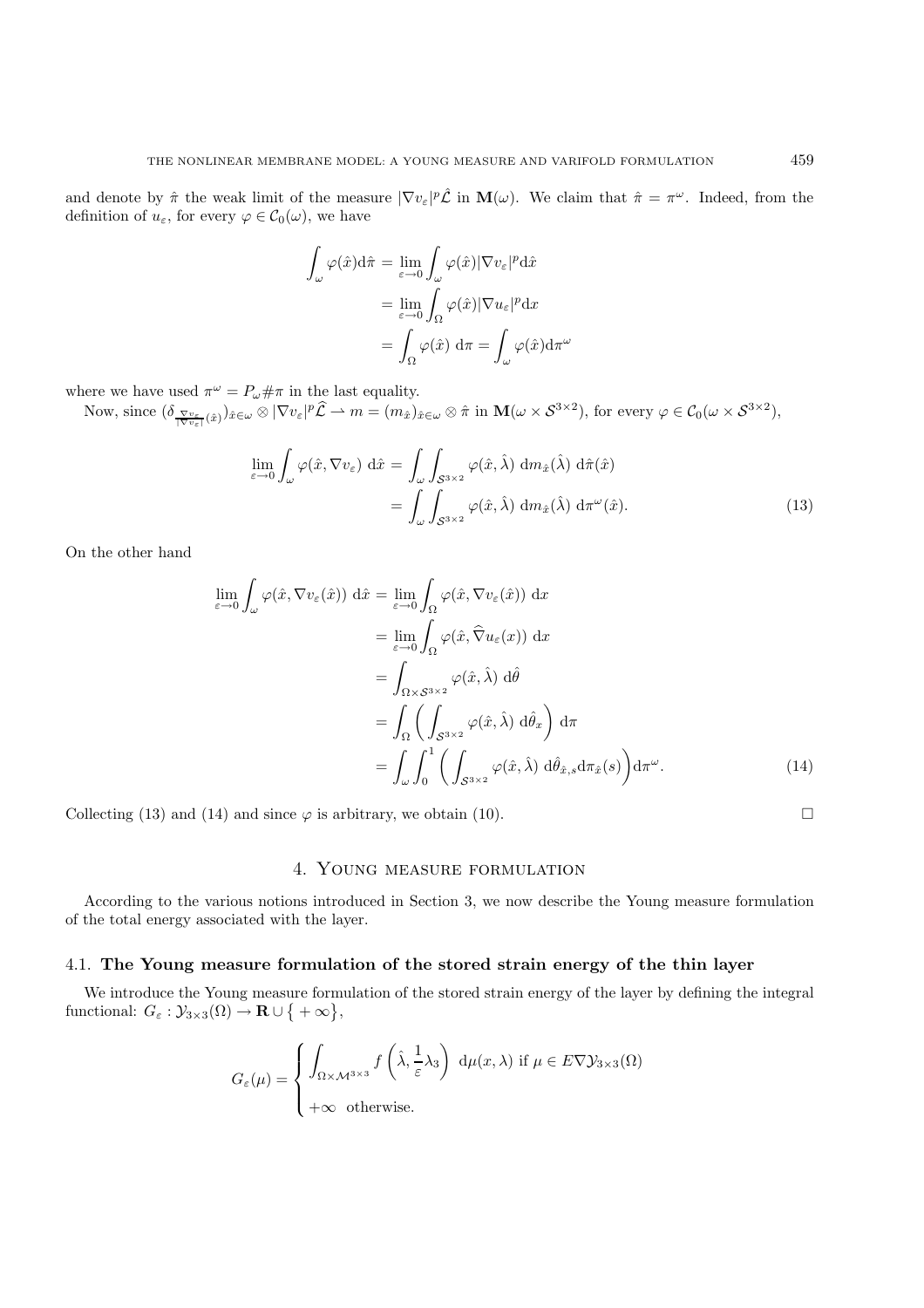For each  $\mu \in \nabla \mathcal{Y}_{3\times 3}(\Omega)$ , let us denote by  $\mathbf{E}\mu$  its barycenter:

$$
\mathbf{E}\mu(x) = \int_{\mathcal{M}^{3\times 3}} \lambda \mathrm{d}\mu_x.
$$

Clearly there exists a unique  $u \in W^{1,p}_{\Gamma_0}(\Omega, \mathbf{R}^3)$ , denoted by  $\nabla^{-1}\mathbf{E}\mu$ , such that  $\nabla u(x) = \mathbf{E}\mu(x)$  for *a.e.*  $x \in \Omega$ . The exterior loading in the Young measure formulation is then given by:  $L: \mathcal{Y}_{3\times 3}(\Omega) \to \mathbf{R} \cup \{ +\infty \},$ 

$$
L(\mu) = \begin{cases} \int_{\Omega} \tilde{g} . \nabla^{-1} \mathbf{E} \mu \, dx \text{ if } \mu \in E \nabla \mathcal{Y}_{3 \times 3}(\Omega) \\ +\infty \text{ otherwise.} \end{cases}
$$

In order to shorten notations, we have adopted the same notaion  $L$  to define the classical exterior loading and the exterior loading in the Young measure formulation. Note that if  $\mu$  belongs to  $EY_{3\times 3}(\Omega)$  then  $G_{\varepsilon}(\mu) - L(\mu) =$  $\tilde{F}_{\varepsilon}(u) - L(u)$  with  $u = \nabla^{-1} \mathbf{E} \mu$ .

The stored strain energy  $G$  of the limit problem in the Young measure formulation is defined as follows:  $G: \mathcal{Y}_{3\times 2}(\omega) \rightarrow \mathbf{R} \cup \{ +\infty \},\$ 

$$
G(\nu) = \begin{cases} \int_{\omega \times \mathcal{M}^{3 \times 2}} f_0(\hat{\lambda}) \, d\nu(\hat{x}, \hat{\lambda}) \text{ if } \nu \in \nabla \mathcal{Y}_{3 \times 2}(\omega) \\ +\infty \text{ otherwise.} \end{cases}
$$

The limit exterior loading in the Young measure formulation is the following functional:  $\overline{L}$ :  $\mathcal{Y}_{3\times2}(\omega) \rightarrow$  $\mathbf{R} \cup \set{ + \infty }$ 

$$
\overline{L}(\nu) = \begin{cases} \int_{\omega} \overline{\tilde{g}} \cdot \nabla^{-1} \mathbf{E}(\nu) \, d\hat{x} \text{ if } \nu \in \nabla \mathcal{Y}_{3 \times 2}(\omega) \\ +\infty \text{ otherwise.} \end{cases}
$$

## 4.2. **The Γ***<sup>Y</sup>* **-convergence in the Young measure formulation**

In this section, we are going to introduce a variational convergence, justifying the previous formulation of the limit energy. We begin by introducing a new weak notion of convergence between elements of  $\mathcal{Y}_{3\times3}(\Omega)$ and  $\mathcal{Y}_{3\times 2}(\omega)$ .

**Definition 1.** Let  $(\mu_{\varepsilon})_{\varepsilon>0}$  be a sequence in  $\mathcal{Y}_{3\times3}(\Omega)$  and  $\nu$  in  $\mathcal{Y}_{3\times2}(\omega)$ . We say that  $\mu_{\varepsilon}$  weakly converges in the sense of membranes to  $\nu$  and we write

$$
\mu_\varepsilon\stackrel{\rm mem}{\rightharpoonup}\nu
$$

iff there exists  $\mu$  in  $\nabla \mathcal{Y}_{3\times 2,0}(\Omega)$  such that  $\mu_{\varepsilon} \stackrel{\text{nar}}{\longrightarrow} \mu$  and  $\nu = \Theta(\mu)$ .

It is worth noticing that, according to Proposition 1, the weak limit  $\nu$  necessary belongs to  $\nabla \mathcal{Y}_{3\times 2}(\omega)$ . Let us now consider a sequence of functionals

$$
H_{\varepsilon}: \mathcal{Y}_{3\times 3}(\Omega) \longrightarrow \mathbf{R} \cup \{+\infty\}
$$
  

$$
H: \mathcal{Y}_{3\times 2}(\omega) \longrightarrow \mathbf{R} \cup \{+\infty\}.
$$

The following concept of convergence is very similar to that of  $\Gamma$ -convergence (see [1,5]).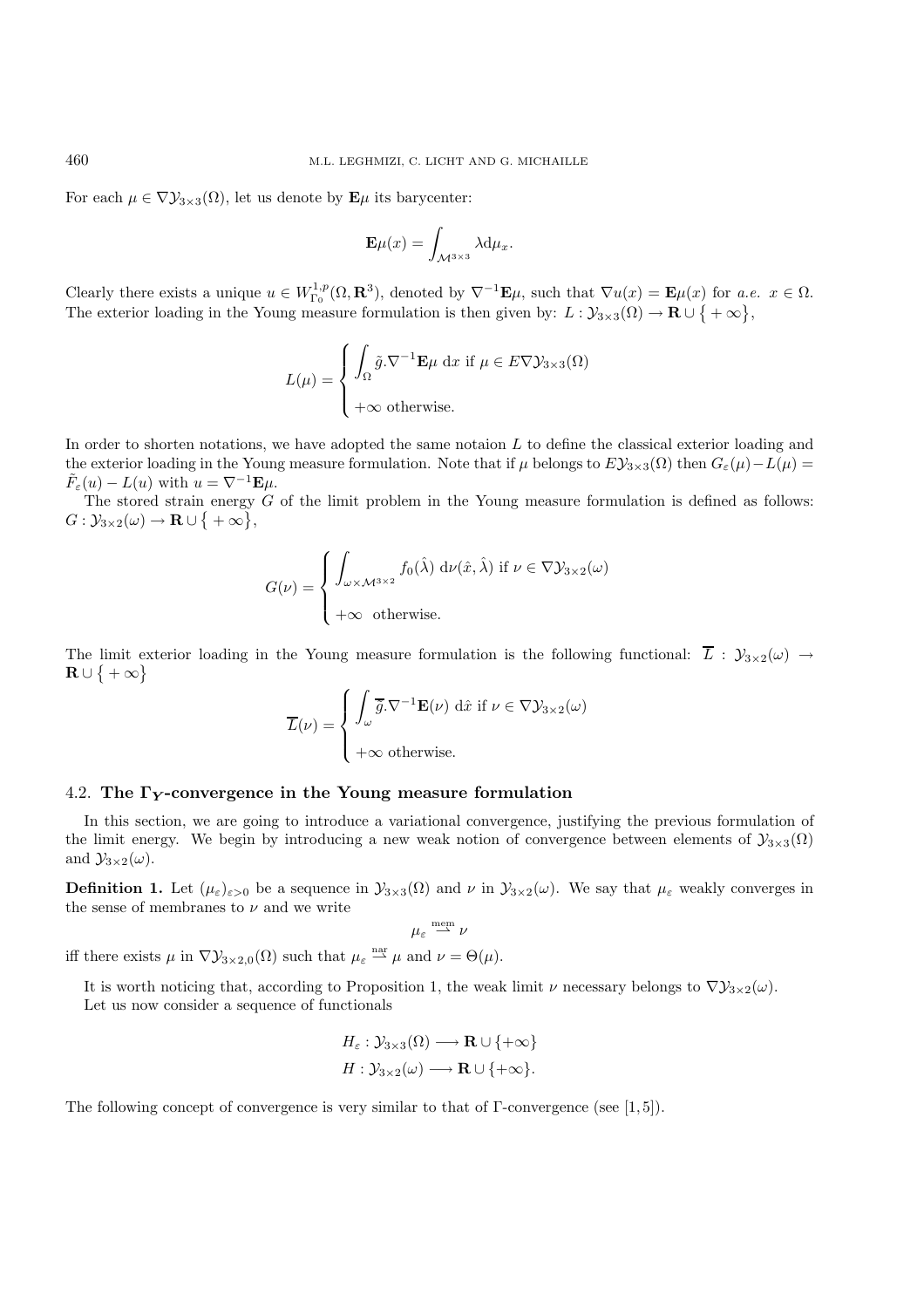$$
H_{\varepsilon} \xrightarrow{\Gamma_Y} H
$$

iff for all  $\nu$  in  $\mathcal{Y}_{3\times2}(\omega)$ , both following assertions hold:

$$
\forall \mu_{\varepsilon} \in \mathcal{Y}_{3\times 3}(\Omega), \text{ s.t. } \mu_{\varepsilon} \stackrel{\text{mem}}{\rightharpoonup} \nu, \quad H(\nu) \le \liminf_{\varepsilon \to 0} H_{\varepsilon}(\mu_{\varepsilon})
$$
  

$$
\exists \nu_{\varepsilon} \in \mathcal{Y}_{3\times 3}(\Omega) \text{ s.t. } \nu_{\varepsilon} \stackrel{\text{mem}}{\rightharpoonup} \nu, \quad H(\nu) \ge \limsup_{\varepsilon \to 0} H_{\varepsilon}(\nu_{\varepsilon}).
$$

Let us consider the two following functionals  $\Gamma_Y$  lim inf  $H_\varepsilon$  and  $\Gamma_Y$  lim sup  $H_\varepsilon$  from  $\mathcal{Y}_{3\times 2}(\omega)$  into  $\mathbf{R} \cup \{+\infty\}$ , defined by

$$
\Gamma_Y \liminf H_{\varepsilon}(\nu) = \inf \{ \liminf_{\varepsilon \to 0} H_{\varepsilon}(\mu_{\varepsilon}) : \mu_{\varepsilon} \stackrel{\text{mem}}{\longrightarrow} \nu \}
$$
  

$$
\Gamma_Y \limsup H_{\varepsilon}(\nu) = \inf \{ \limsup_{\varepsilon \to 0} H_{\varepsilon}(\mu_{\varepsilon}) : \mu_{\varepsilon} \stackrel{\text{mem}}{\longrightarrow} \nu \}.
$$

It is easy to establish that these two functionals are lsc on  $\mathcal{Y}_{3\times2}(\omega)$  and that  $H_{\varepsilon} \xrightarrow{\Gamma_Y} H$  iff one has, for every  $\nu$ in  $\mathcal{Y}_{3\times 2}(\omega)$ 

$$
\Gamma_Y
$$
lim sup  $H_{\varepsilon}(\nu) \leq H(\nu) \leq \Gamma_Y$ lim inf  $H_{\varepsilon}(\nu)$ .

In the proposition below, we establish that the  $\Gamma_Y$ -convergence is variational.

**Proposition 2.** Let us assume that  $(H_{\varepsilon})_{\varepsilon>0}$   $\Gamma_Y$ -converges to H and let  $(\mu_{\varepsilon})_{\varepsilon>0}$  be a sequence of  $\mathcal{Y}_{3\times3}(\Omega)$ *satisfying*

$$
H_{\varepsilon}(\mu_{\varepsilon}) \le \inf \{ H_{\varepsilon}(\mu) : \mu \in \mathcal{Y}_{3\times 3}(\Omega) \} + \varepsilon.
$$

*Assume furthermore that*  $\{\mu_{\varepsilon} : \varepsilon > 0\}$  *is relatively compact for the weak convergence in the sense of membranes. Then any cluster point*  $\nu$  *is a minimizer of* H *in*  $\mathcal{Y}_{3\times2}(\omega)$  *and* 

$$
\lim_{\varepsilon \to 0} \inf \{ H_{\varepsilon}(\mu) : \mu \in \mathcal{Y}_{3 \times 3}(\Omega) \} = H(\nu).
$$

*Proof.* Let  $\nu \in \mathcal{Y}_{3\times 2}(\omega)$  be such that  $\mu_{\varepsilon} \stackrel{\text{mem}}{\longrightarrow} \nu$ . From the first assertion in Definition 2, we have

$$
H(\nu) \le \liminf_{\varepsilon \to 0} H_{\varepsilon}(\mu_{\varepsilon}). \tag{15}
$$

Let  $\mu$  be any element of  $\mathcal{Y}_{3\times2}(\omega)$ . From the second assertion in Definition 2, there exists a sequence  $(\nu_{\varepsilon})_{\varepsilon>0}$ in  $\mathcal{Y}_{3\times 3}(\Omega)$  such that

$$
\limsup_{\varepsilon \to 0} H_{\varepsilon}(\nu_{\varepsilon}) \le H(\mu). \tag{16}
$$

Inequalities (15) and (16) yield:

$$
H(\nu) \leq \liminf_{\varepsilon \to 0} H_{\varepsilon}(\mu_{\varepsilon}) = \liminf_{\varepsilon \to 0} \inf \{ H_{\varepsilon}(\zeta) : \zeta \in \mathcal{Y}_{3 \times 3}(\Omega) \}
$$
  

$$
\leq \limsup_{\varepsilon \to 0} H_{\varepsilon}(\nu_{\varepsilon}) \leq H(\mu).
$$

This shows that  $\nu$  is a minimizer of H in  $\mathcal{Y}_{3\times 2}(\omega)$ . Taking  $\mu = \nu$  in above inequalities gives  $\lim_{\varepsilon \to 0} \inf \{ H_{\varepsilon}(\zeta) :$  $\zeta \in \mathcal{Y}_{3\times 3}(\Omega)$  } = H(v).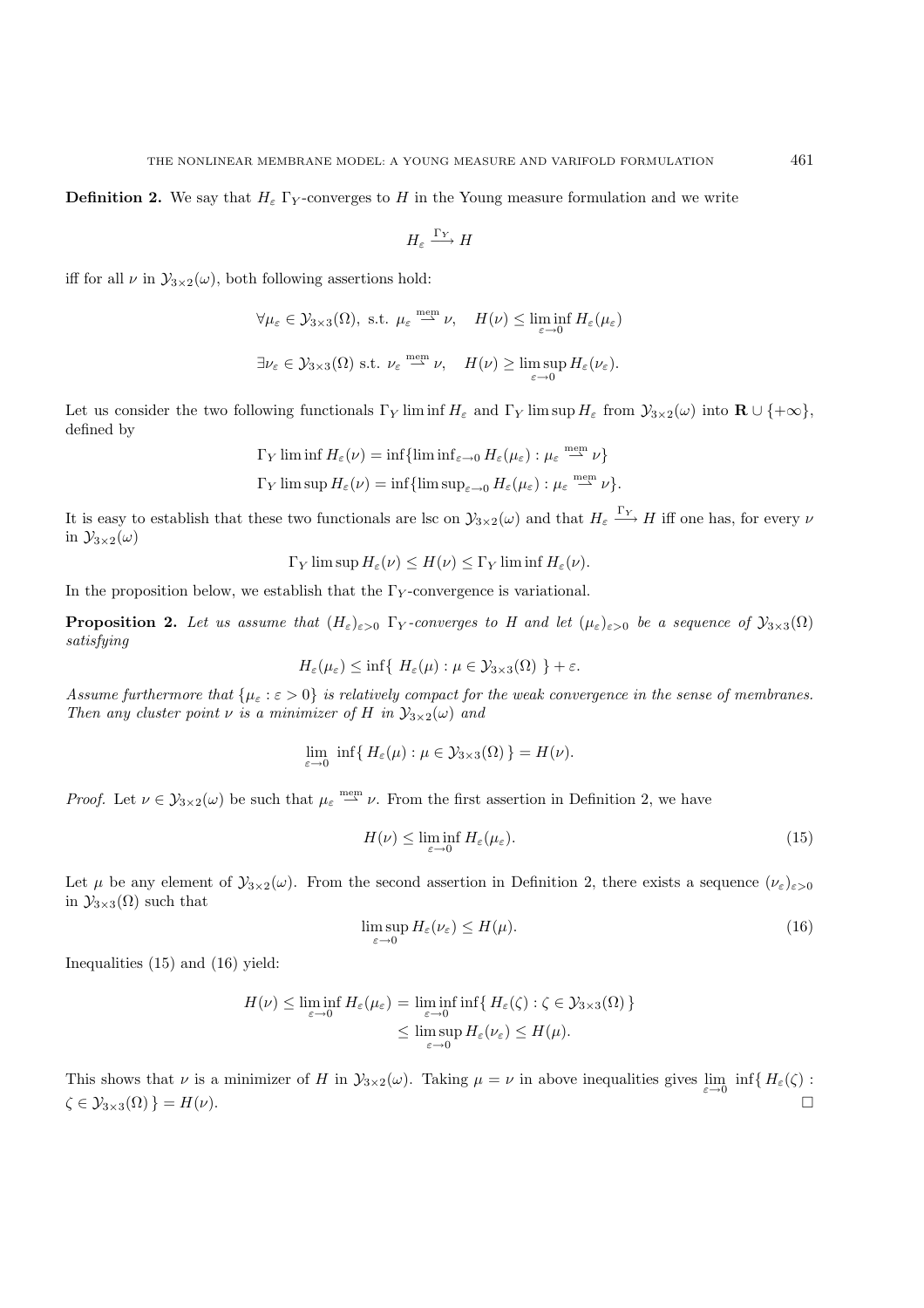## 4.3. **The main result in the Young measure formulation**

Let us define the total energies in the Young measure formulation:

$$
H_{\varepsilon} := G_{\varepsilon} - L, \quad H = G - \overline{L}.
$$

Theorem below is our main result.

**Theorem 2.** Let us consider the sequence of integral functionals  $(H_{\varepsilon})_{\varepsilon>0}$  and H defined above. Then we have

- (*i)* Compactness: if  $\sup_{\varepsilon>0} H_{\varepsilon}(\mu_{\varepsilon}) < +\infty$  then  $\{\mu_{\varepsilon} : \varepsilon > 0\}$  is relatively compact for the weak convergence in *the sense of membrane.*
- *(ii)* Convergence:  $H_{\varepsilon} \xrightarrow{\Gamma_Y} H = G \overline{L}$ .
- (*iii*) Let  $(\mu_{\varepsilon})_{\varepsilon>0}$  *satisfying*  $H_{\varepsilon}(\mu_{\varepsilon}) \leq \varepsilon + \inf_{\mathcal{Y}_{3\times3}(\Omega)}$  $H_{\varepsilon}$ *, and associated with some*  $u_{\varepsilon}$  *in*  $W_{\Gamma_0}^{1,p}(\Omega, \mathbf{R}^3)$ *. Let*

*moreover*  $\nu$  *be a cluster point of*  $(\mu_{\varepsilon})_{\varepsilon>0}$  *for the weak convergence in the sense of membrane (see(i)), then*  $\nu$  *is a minimizer of*  $\min_{\mathcal{Y}_{3\times 2}(\omega)}$  $H$  and  $u_{\varepsilon}$  weakly converges to some u in  $W_{\Gamma_0}^{1,p}(\Omega,\mathbf{R}^3)$  which belongs *to*  $W^{1,p}_{\gamma_0}(\omega, \mathbf{R}^3)$ . For a.e.  $\hat{x}$  *in*  $\omega$ ,  $\nabla u(\hat{x})$  *is a barycenter of*  $\nu_{\hat{x}}$  *and*  $u$  *is a minimizer of the classical formulation*

$$
\min\big\{F(u)-\overline{L}(u):u\in W^{1,p}_{\gamma_0}(\omega,\mathbf{R}^3)\big\}.
$$

*(iv)* If  $\nu$  *is a minimizer of* min *H* then the barycenter field

$$
\hat{x} \mapsto \int_{\mathcal{M}^{3 \times 2}} \hat{\lambda} \, \mathrm{d} \nu_{\hat{x}}
$$

*is the gradient of a minimizer of the classical formulation*

$$
\min\left\{F(u) - \overline{L}(u) : u \in W^{1,p}_{\gamma_0}(\omega,\mathbf{R}^3) \right\}
$$

*which then posseses an integral representation.*

*Proof.*

*Proof of (i).* From the equiboundedness  $\sup_{\varepsilon>0} H(\mu_{\varepsilon}) < +\infty$ , we obviously obtain

$$
\begin{cases}\n\mu_{\varepsilon} = (\delta_{\nabla u_{\varepsilon}(x)})_{x \in \Omega} \otimes \mathcal{L}, \\
H_{\varepsilon}(\mu_{\varepsilon}) = \int_{\Omega} f\left(\hat{\nabla}u_{\varepsilon}, \frac{1}{\varepsilon} \frac{\partial u_{\varepsilon}}{\partial x_{3}}\right) dx - \int_{\Omega} \tilde{g}.u_{\varepsilon} dx, \\
(\nabla u_{\varepsilon})_{\varepsilon > 0} \text{ bounded in } L^{p}(\Omega, \mathcal{M}^{3 \times 3}), \\
(\hat{\nabla}u_{\varepsilon})_{\varepsilon > 0} \text{ bounded in } L^{p}(\Omega, \mathcal{M}^{3 \times 2}), \\
\left(\frac{1}{\varepsilon} \frac{\partial u_{\varepsilon}}{\partial x_{3}}\right)_{\varepsilon > 0} \text{ bounded in } L^{p}(\Omega, \mathbf{R}^{3}).\n\end{cases}
$$

Since  $(\nabla u_{\varepsilon})_{\varepsilon>0}$  is bounded in  $L^p(\Omega, \mathcal{M}^{3\times 3})$ , the sequence  $(\mu_{\varepsilon})_{\varepsilon>0}$  is tight, and there exist  $\mu \in \mathcal{Y}_{3\times 3}(\Omega)$  and a non relabeled subsequence satisfying

$$
\mu_{\varepsilon} \stackrel{\text{nar}}{\rightharpoonup} \mu
$$
 in  $\mathcal{Y}_{3\times 3}(\Omega)$ .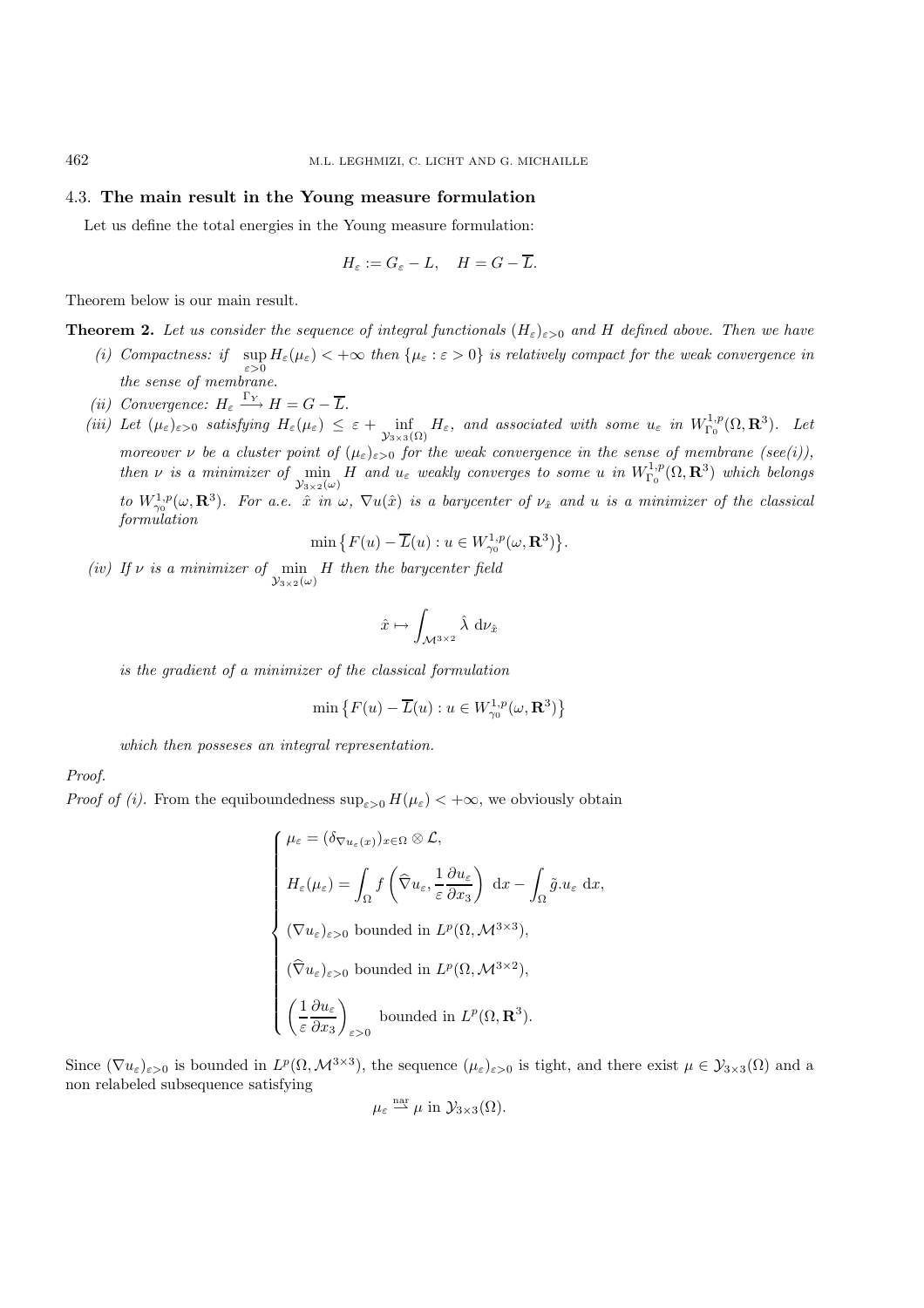On the other hand, since  $(\hat{\nabla}u_{\varepsilon})_{\varepsilon>0}$  is bounded in  $L^p(\Omega, \mathcal{M}^{3\times 2})$ , for the relabeled subsequence related to  $(\mu_{\varepsilon})_{\varepsilon>0}$ , the sequence  $(\hat{\mu}_{\varepsilon})_{\varepsilon>0}, \hat{\mu}_{\varepsilon}=(\delta_{\hat{\nabla}u_{\varepsilon}(x)})_{x\in\Omega}$ , is tight and there exists  $\hat{\mu}\in\hat{\nabla}y_{3\times2}(\Omega)$  and a non relabeled subsequence such that

$$
\hat{\mu}_{\varepsilon} \rightharpoonup \hat{\mu} \text{ in } \mathcal{Y}_{3\times 2}(\Omega).
$$

Finally, since  $\frac{\partial u_{\varepsilon}}{\partial x_3} \to 0$  in  $\mathrm{L}^p(\Omega, \mathbf{R}^3)$ , we classically have

$$
(\delta_{\frac{\partial u_{\varepsilon}}{\partial x_3}(x)})_{x \in \Omega} \otimes \mathcal{L} \stackrel{\text{nar}}{\sim} \delta_0 \otimes \mathcal{L} \text{ in } \mathcal{Y}(\Omega, \mathbf{R}^3).
$$

One easily deduce that

$$
\mu_x = \hat{\mu}_x \otimes \delta_0
$$

so that  $\mu$  belongs to  $\nabla \mathcal{Y}_{3\times 2,0}(\Omega)$ . Let us set  $\nu = \Theta(\mu)$ , we have  $\mu_{\varepsilon} \stackrel{\text{mem}}{\longrightarrow} \nu$ .

*Proof of (ii).*

**a)** Let  $\mu_{\varepsilon} \in \mathcal{Y}_{3\times3}(\Omega)$  and  $\nu \in \mathcal{Y}_{3\times2}(\omega)$  be such that  $\mu_{\varepsilon} \stackrel{\text{mem}}{\longrightarrow} \nu$ . We establish

$$
H(\nu) \leq \liminf_{\varepsilon \to 0} H_{\varepsilon}(\mu_{\varepsilon}).
$$

Since  $\mu_{\varepsilon} \stackrel{\text{mem}}{\longrightarrow} \nu$ , there exists  $\mu \in \nabla \mathcal{Y}_{3 \times 2,0}(\Omega)$  be such that  $\mu_{\varepsilon} \stackrel{\text{nar}}{\longrightarrow} \mu$  and  $\nu = \Theta(\mu) = \overline{\hat{\mu}}$ . According to Proposition 1, v belongs to  $\nabla \mathcal{Y}_{3\times 2}(\omega)$ . On the other hand, one may assume  $\sup_{\varepsilon>0} H_{\varepsilon}(\mu_{\varepsilon}) < +\infty$ . Therefore

$$
\liminf_{\varepsilon \to 0} H_{\varepsilon}(\mu_{\varepsilon}) = \liminf_{\varepsilon \to 0} \left( \int_{\Omega \times M^{3 \times 3}} f(\hat{\lambda}, \frac{1}{\varepsilon} \lambda_3) d\mu_{\varepsilon}(x, \lambda) - \int_{\Omega} \tilde{g} u_{\varepsilon} dx \right)
$$
\n
$$
\geq \liminf_{\varepsilon \to 0} \left( \int_{\Omega \times M^{3 \times 3}} f_0(\hat{\lambda}) d\mu_{\varepsilon}(x, \lambda) - \int_{\Omega} \tilde{g} u_{\varepsilon} dx \right)
$$
\n
$$
\geq \int_{\Omega \times M^{3 \times 3}} f_0(\hat{\lambda}) d\mu(x, \lambda) - \int_{\Omega} \tilde{g} u dx
$$
\n
$$
= \int_{\Omega} \left( \int_{M^{3 \times 3}} f_0(\hat{\lambda}) d\hat{\mu}_x \otimes \delta_0 \right) dx - \int_{\Omega} \tilde{g} u dx
$$
\n
$$
= \int_{\omega \times M^{3 \times 2}} f_0(\hat{\lambda}) d\overline{\hat{\mu}_x} d\hat{x} - \int_{\omega} \overline{\tilde{g}} \cdot \nabla^{-1} \mathbf{E}(\overline{\hat{\mu}}) d\hat{x}
$$
\n
$$
= H(\nu).
$$

**b**) Let  $\nu \in \mathcal{Y}_{3\times 2}(\omega)$ . We establish

$$
\Gamma_Y \limsup G_{\varepsilon}(\nu) \le G(\nu).
$$

To shorten notations and formulas, we do not take into acount the exterior loading which does not bring additional difficulties.

One may assume  $G(\nu) < +\infty$ . Therefore  $\nu \in \nabla \mathcal{Y}_{3\times 2}(\omega)$  and (see appendix),

$$
\exists v_{\eta} \in W_{\gamma_0}^{1,p}(\omega, \mathbf{R}^3)
$$
 such that  $\nabla v_{\eta}$  generates  $\nu$ ;  
\n $(|\nabla v_{\eta}|^p)_{\eta>0}$  U.I. on  $\omega$ ,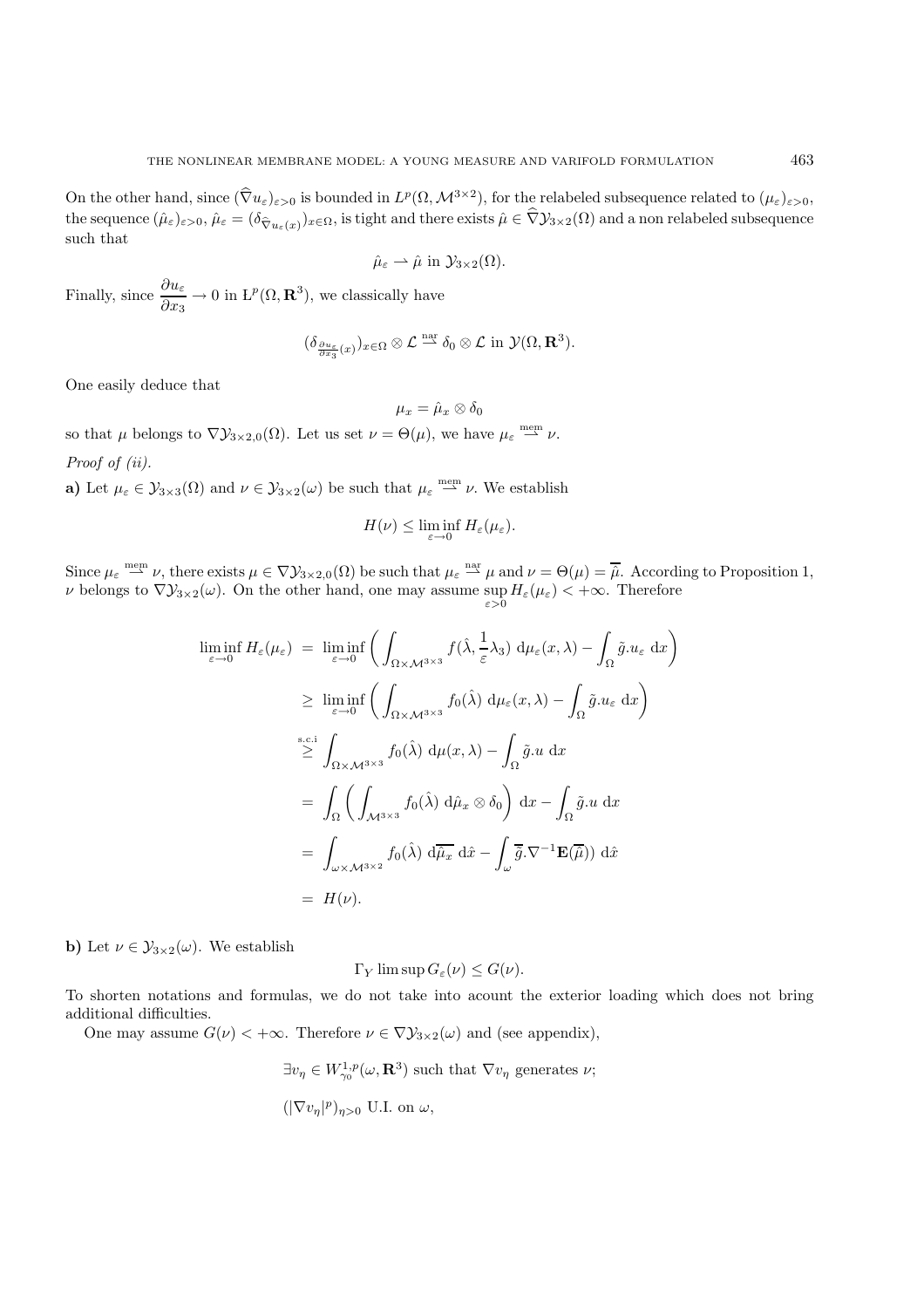hence

$$
G(\nu) = \lim_{\eta \to 0} \int_{\omega} f_0(\nabla v_\eta) \, d\hat{x}.
$$
 (17)

Let now  $\xi$  be an arbitrary function in  $\mathcal{D}(\omega, \mathbf{R}^3)$ , and set

$$
\begin{cases} u_{\varepsilon,\eta} \in W^{1,p}_{\Gamma_0}(\Omega,\mathbf{R}^3) \text{ defined by } u_{\varepsilon,\eta}(x) = v_{\eta}(\hat{x}) + \varepsilon x_3 \xi(\hat{x}), \\ \mu_{\varepsilon,\eta} = (\delta_{\nabla u_{\varepsilon,\eta}(x)})_{x \in \Omega} \otimes \mathcal{L}. \end{cases}
$$

It is easy to prove that, when  $\varepsilon \to 0$ ,

$$
\mu_{\varepsilon,\eta} \stackrel{\text{mem}}{\longrightarrow} \nu_{\eta} = (\delta_{\widehat{\nabla}v_{\eta}(\hat{x})})_{\hat{x}} \in \omega \otimes \hat{\mathcal{L}}.
$$

On the other hand

$$
\lim_{\varepsilon \to 0} G_{\varepsilon}(\mu_{\varepsilon, \eta}) = \int_{\omega} f(\nabla v_{\eta}, \xi) \, d\hat{x}.
$$

Consequently

$$
\Gamma_Y \limsup G_{\varepsilon}(\nu_{\eta}) \le \int_{\omega} f(\nabla v_{\eta}, \xi) d\hat{x}
$$

Taking the infimum over  $\xi$  in  $\mathcal{D}(\omega, \mathbf{R}^3)$  in the right handside and using a classical localization argument, we then obtain

$$
\Gamma_Y \limsup G_{\varepsilon}(\nu_{\eta}) \le \int_{\omega} f_0(\nabla v_{\eta}) \; \mathrm{d}\hat{x}.
$$

Since the functional  $\Gamma_Y$  lim sup  $G_\varepsilon$  is lsc on  $\mathcal{Y}_{3\times 2}(\omega)$ , letting  $\eta \to 0$ , (17) yields

$$
\Gamma_Y \limsup G_{\varepsilon}(\nu) \le G(\nu).
$$

**c)** According to the steps a) and b), we finally obtain, for every  $\nu \in \mathcal{Y}_{3\times2}(\omega)$ 

$$
\Gamma_Y \limsup G_{\varepsilon}(\nu) \le G(\nu) \le \Gamma_Y \liminf G_{\varepsilon}(\nu)
$$

 $G_{\varepsilon} \xrightarrow{\Gamma_Y} G$ 

that is to say

and the proof of (ii) is complete.

*Proof of (iii).* The proof is a straightforward consequence of Proposition 2 and left to the reader.

*Proof of (iv)*. Let  $\nu$  be a minimizer of min  $\{H(\mu) : \mu \in \mathcal{Y}_{3\times 2}(\omega)\}\.$  Since  $\nu$  belongs to  $\nabla \mathcal{Y}_{3\times 2}(\omega)$  and  $Qf_0$  is quasiconvex

$$
\begin{cases} \n\exists u \in W_{\gamma_0}^{1,p}(\omega, \mathbf{R}^3), \widehat{\nabla}u(\hat{x}) = \int_{\mathcal{M}^{3 \times 2}} \hat{\lambda} d\nu_{\hat{x}}(\hat{\lambda}) \quad a.e. \ \hat{x} \in \omega \\ \nQf_0\bigg(\int_{\mathcal{M}^{3 \times 2}} \hat{\lambda} d\nu_{\hat{x}}(\hat{\lambda})\bigg) \le \int_{\mathcal{M}^{3 \times 2}} Qf_0(\hat{\lambda}) d\nu_{\hat{x}}(\hat{\lambda}). \n\end{cases}
$$

Therefore

$$
\int_{\omega} Q f_0(\widehat{\nabla} u(\hat{x})) \, d\hat{x} \le \int_{\omega} \int_{\mathcal{M}^{3 \times 2}} Q f_0(\hat{\lambda}) d\nu_{\hat{x}}(\hat{\lambda}) \, dx
$$
  

$$
\le \int_{\omega} \int_{\mathcal{M}^{3 \times 2}} f_0(\hat{\lambda}) d\nu_{\hat{x}}(\hat{\lambda}) \, dx
$$
  

$$
= G(\nu).
$$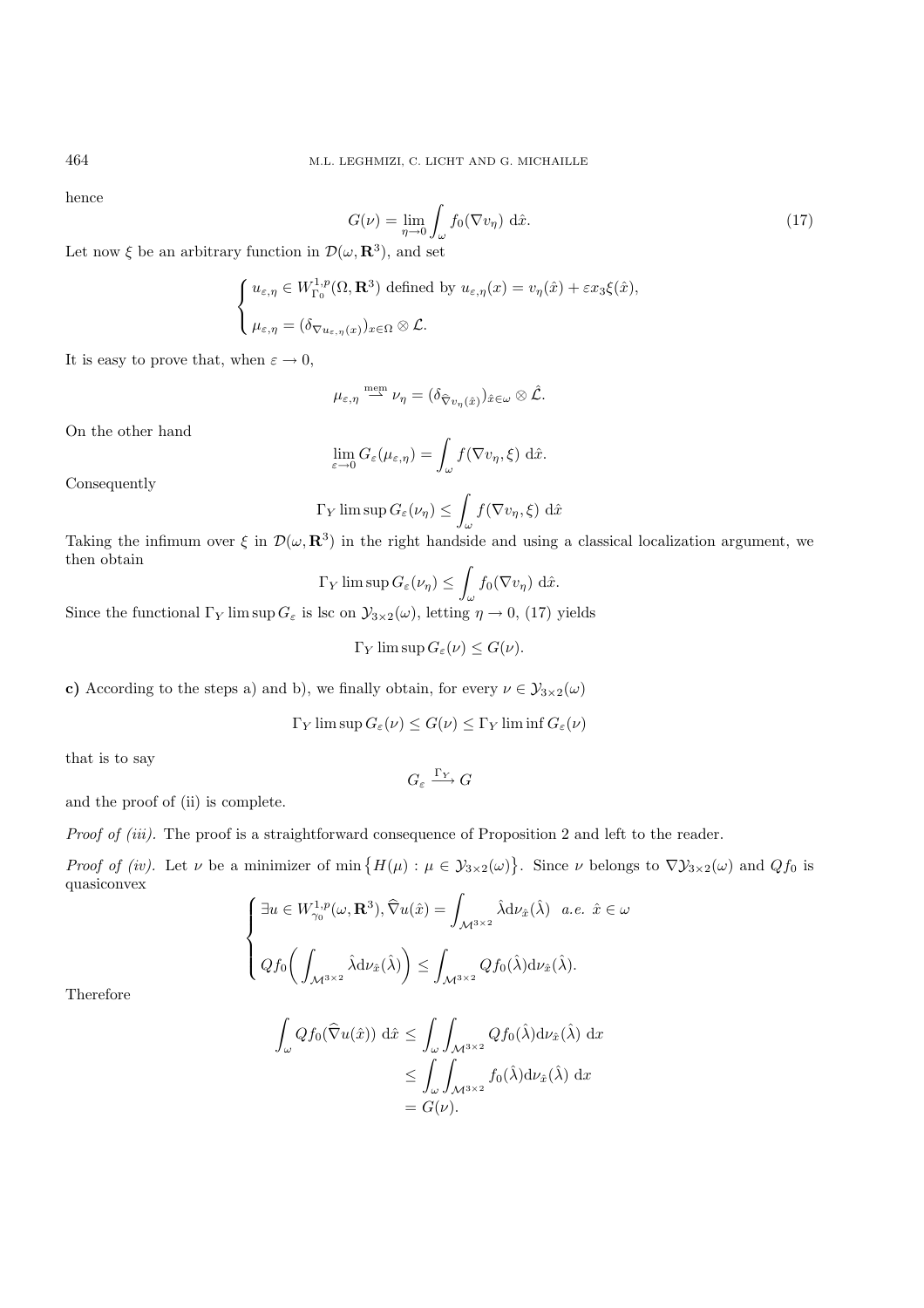**Consequently** 

$$
F(u) - L(u) \le H(\nu) = \min \{ H(\mu) : \mu \in \mathcal{Y}_{3 \times 2}(\omega) \}
$$
  
=  $\min \{ F(v) - L(v) : v \in W_{\gamma_0}^{1,p}(\omega, \mathbf{R}^3) \}$ 

where the last equality is a consequence of a well known relaxation result (see [10], Th. 4.4 p. 67).

**Remark 2.** The previous result of variational convergence and the expression of  $G(\nu)$  when  $\nu$  belongs to  $E\nabla\mathcal{Y}_{3\times2}(\omega)$  allow us to suggest a modeling of thin films of material with bulk energy f. It should be a membrane model with a surfacic strain energy density function  $f_0$  so that the total strain energy involved by a displacement  $u : \omega \to \mathbf{R}^3$ , is  $\int_{\omega} f_0(\nabla u(\tilde{x})) d\hat{x}$ , where  $f_0$  is not necessarily quasi-convex. If f exhibits potential wells, it will be the same for  $f_0$ , thus this model may account for microstructures in thin films. A "variational" modeling of thin films was previously obtained in [3] from three-dimensional nonlinear elasticity but augmented with a classical term for interfacial surface strain. Neglecting formally the contribution of this term in their modeling provides a strain energy density function like our  $f_0$ . Thus all their considerations concerning microstructures are valuable for our modeling: a major fact is to predict the existence of exact untwinned austenite/martinsite interfaces.

#### 5. Oscillation-concentration effects: the varifold formulation

In this section the integral functional associated with the exterior loading, is that of previous section, and we assume that  $\Gamma_0$  is the lateral boundary  $\Gamma = \gamma \times (0,1)$  where  $\gamma = \partial \omega$ . In order to further take into account concentration effects for gradients minimizing sequences, according to the notion of varifold introduced in Section 3, we now describe the varifold formulation of the energy associated with the layer. For capturing possible gradient concentration on the boundary Γ of  $\Omega$ , we extend  $\Omega$  to the open bounded subset  $\Omega = \tilde{\omega} \times (0, 1)$ where  $\tilde{\omega}$  is an arbitrary bounded open subset of  $\mathbb{R}^2$  satisfying  $\omega \subset \overline{\omega} \subset \tilde{\omega}$ . We will denote by  $\tilde{u}$  the extension by zero on  $\tilde{\Omega} \setminus \Omega$  of any function  $u \in W_0^{1,p}(\Omega, \mathbf{R}^3)$  and the same notation  $\tilde{u}$  holds for the extension by zero on  $\tilde{\omega} \setminus \omega$ of any functions  $u \in W_0^{1,p}(\omega, \mathbf{R}^3)$ . We will use the same notations  $\mathcal{L}, \hat{\mathcal{L}}$  to denote respectively the Lebesgue measure on  $\Omega$  or  $\Omega$  and  $\omega$  or  $\tilde{\omega}$ .

The following spaces  $\mathcal{YV}_{3\times3}(\tilde{\Omega}), E\nabla \mathcal{YV}_{3\times3}(\tilde{\Omega}), \nabla \mathcal{YV}_{3\times3}(\tilde{\Omega}), \nabla \mathcal{Y}_{3\times2,0}(\tilde{\Omega}), \mathcal{YV}_{3\times2}(\tilde{\omega})$  and  $\nabla \mathcal{YV}_{3\times2}(\tilde{\omega})$  are respectively defined like the spaces  $\mathcal{YV}_{3\times3}(\Omega)$ ,  $E\nabla \mathcal{YV}_{3\times3}(\Omega)$ ,  $\nabla \mathcal{YV}_{3\times3}(\Omega)$ ,  $\nabla \mathcal{Y}_{3\times2,0}(\Omega)$ ,  $\mathcal{YV}_{3\times2}(\omega)$  and  $\nabla \mathcal{YV}_{3\times2}(\omega)$ of Section 3, where  $\tilde{\Omega}$ ,  $\tilde{\omega}$  are substituted for  $\Omega$ ,  $\omega$ ,  $\tilde{u}$  for u and the generated functions  $u_{\varepsilon}$  for  $\tilde{u}_{\varepsilon}$ .

The following lemma, whose proof is very easy, makes precise the relation between the spaces  $\nabla \mathcal{Y} \mathcal{V}_{3\times 2}(\tilde{\omega})$ and  $\nabla \mathcal{Y} \mathcal{V}_{3 \times 2}(\omega)$ .

**Lemma 1.** *If*  $(\nu, m)$  *belongs to*  $\nabla \mathcal{Y} \mathcal{Y}_{3 \times 2}(\tilde{\omega})$ *, then* 

$$
\begin{cases} \nu = \nu \lfloor \omega \times \mathcal{M}^{3 \times 2} + \delta_0 \otimes \mathcal{L} \lfloor \tilde{\omega} \setminus \omega, \\ m = m \lfloor \omega \times \mathcal{S}^{3 \times 2} + m \lfloor (\tilde{\omega} \setminus \omega) \times \mathcal{S}^{3 \times 2}, \end{cases}
$$

 $(\nu | \omega \times M^{3 \times 2}, m | \omega \times S^{3 \times 2})$  *belongs to*  $\nabla \mathcal{Y} \mathcal{Y}_{3 \times 2}(\omega)$  *and*  $m | (\tilde{\omega} \setminus \omega) \times S^{3 \times 2}$  *is concentrated on*  $\gamma \times S^{3 \times 2}$ *.* 

Note that, since the support of the measure  $m(\tilde{\omega} \setminus \omega) \times S^{3 \times 2}$  is included in  $\gamma \times S^{3 \times 2}$ , the decomposition  $m[\omega \times S^{3\times2} + m](\tilde{\omega}\setminus \omega) \times S^{3\times2}$  of m is equal to  $m[\omega \times S^{3\times2} + m]\gamma \times S^{3\times2}$ , thus does not depend on the choice of the extension  $\tilde{\omega}$  of  $\omega$ . We will see that the measure  $\delta_0 \otimes \mathcal{L}(\tilde{\omega} \setminus \omega)$  does not play a role in the limit functional.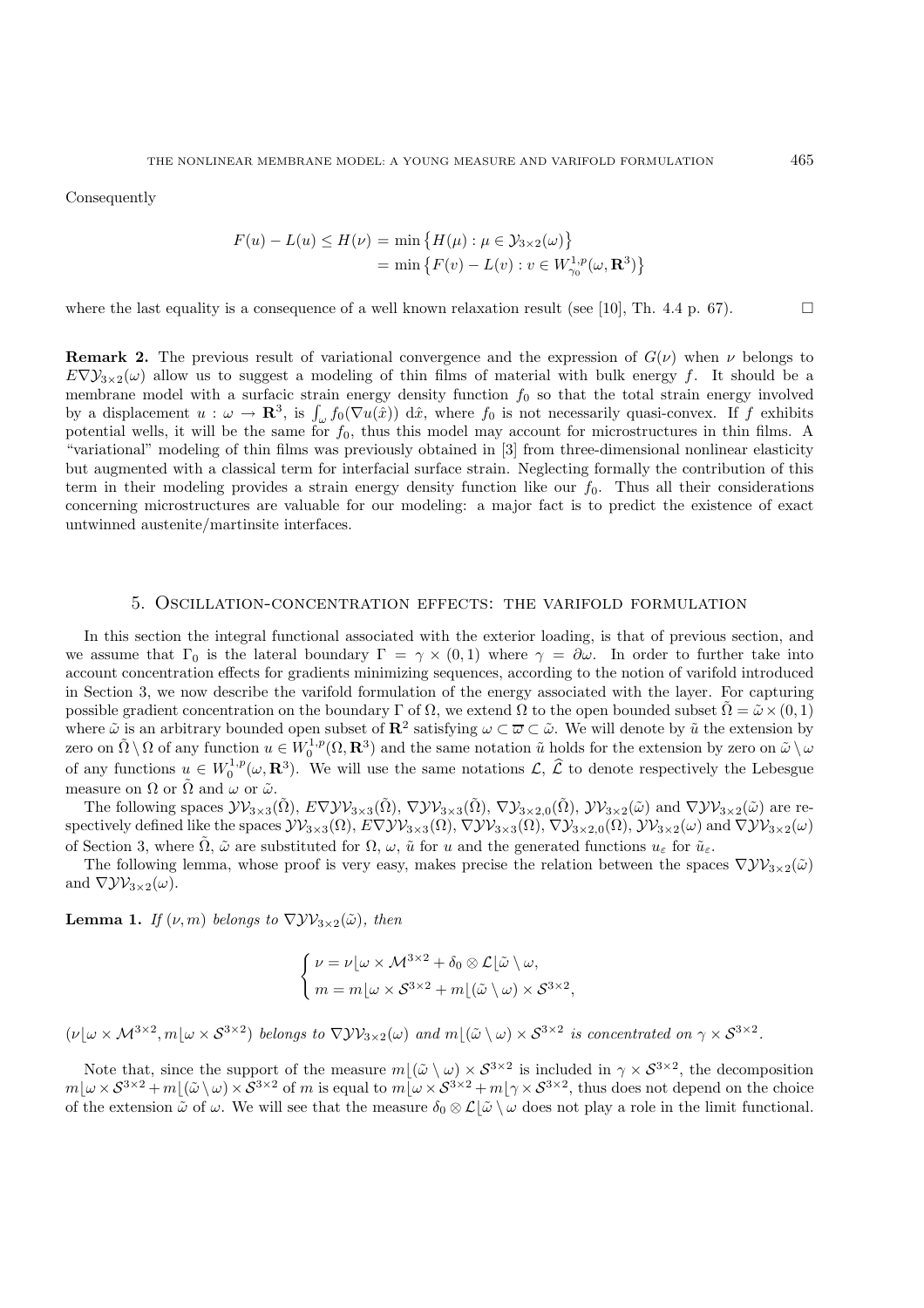## 5.1. **The varifold formulation of the stored strain energy of the thin layer**

We introduce the varifold formulation of the stored strain energy of the thin layer by defining the integral functional:  $G_{\varepsilon}: \mathcal{YV}_{3\times 3}(\tilde{\Omega}) \to \mathbf{R} \cup \{ +\infty \},\$ 

$$
G_{\varepsilon}(\mu,\theta) = \begin{cases} \int_{\Omega \times \mathcal{M}^{3\times 3}} f\left(\hat{\lambda}, \frac{1}{\varepsilon} \lambda_3\right) \, \mathrm{d}\mu(x,\lambda) \text{ if } (\mu,\theta) \in E \nabla \mathcal{Y} \mathcal{V}_{3\times 3}(\tilde{\Omega})\\ +\infty \text{ otherwise.} \end{cases}
$$

Obviously,  $G_{\varepsilon}(\mu,\theta) = \tilde{F}_{\varepsilon}(u)$  when  $(\mu,\theta)$  belongs to the domain of  $G_{\varepsilon}$  and is generated by u.

We make the following additional hypotheses on the behavior of the density  $f_0$  at infinity: there exists a p-homogeneous function  $f_0^{\infty}$  satisfying:

$$
\lim_{|\hat{\lambda}| \to +\infty} \frac{f_0(\hat{\lambda}) - f_0^{\infty}(\hat{\lambda})}{|\hat{\lambda}|^p} = 0.
$$
\n(18)

When  $f_0$  depends on the plane variable  $\hat{x}$ , this limit is assumed to be uniform with respect to  $\hat{x}$ . Note that  $f_0^{\infty}$ is uniquely defined by  $(18)$  and is nothing but the recession function of  $f_0$  of degree p defined by

$$
f_0^{\infty}(\hat{\lambda}) = \lim_{t \to +\infty} \frac{f_0(t\hat{\lambda})}{t^p}.
$$

The stored strain energy G of the limit problem in the varifold formulation is defined as follows:  $G: \mathcal{YV}_{3\times 2}(\tilde{\omega}) \to$  $\mathbf{R} \cup \{ +\infty \},\$ 

$$
G(\nu,m) = \begin{cases} \int_{\omega \times \mathcal{M}^{3 \times 2}} (f_0 - f_0^{\infty})(\hat{\lambda}) \, d\nu + \int_{\omega \times \mathcal{S}^{3 \times 2}} f_0^{\infty}(\hat{\lambda}) \, dm \\ + \int_{\gamma \times \mathcal{S}^{3 \times 2}} f_0^{\infty}(\hat{\lambda}) \, dm \, \text{ if } (\nu, m) \in \nabla \mathcal{Y} \mathcal{V}_{3 \times 2}(\tilde{\omega}) \\ + \infty \text{ otherwise.} \end{cases}
$$

## 5.2. **The** Γ*Y V* **-convergence in the varifold formulation**

In this section, we are going to introduce a variational convergence, justifying the previous formulation of the limit energy. We begin by introducing a new weak notion of convergence between elements of  $\mathcal{YV}_{3\times3}(\tilde{\Omega})$ and  ${\cal Y}{\cal V}_{3\times 2}(\tilde{\omega})$ .

**Definition 3.** Let  $(\mu_{\varepsilon}, \theta_{\varepsilon})_{\varepsilon>0}$  be a sequence in  $\mathcal{YV}_{3\times3}(\tilde{\Omega})$  and  $(\nu, m)$  be a varifold in  $\mathcal{YV}_{3\times2}(\tilde{\omega})$ . We say that  $(\mu_{\varepsilon}, \theta_{\varepsilon})$  weakly converges in the sense of membranes to  $(\nu, m)$  and we write

$$
(\mu_{\varepsilon}, \theta_{\varepsilon}) \stackrel{\text{mem}}{\rightharpoonup} (\nu, m)
$$

iff there exists  $(\mu, \theta)$  in  $\nabla \mathcal{Y} \mathcal{Y}_{3 \times 2,0}(\tilde{\Omega})$  such that  $(\mu_{\varepsilon}, \theta_{\varepsilon}) \to (\mu, \theta)$  and  $(\nu, m) = \Xi(\mu, \theta)$ .

It is worth noticing that, according to Proposition 1, the weak limit  $(\nu, m)$  belongs to  $\nabla \mathcal{Y} \mathcal{Y}_{3 \times 2}(\tilde{\omega})$ .

Let us now consider a sequence of functionals

$$
H_{\varepsilon}: \mathcal{YV}_{3\times 3}(\tilde{\Omega}) \longrightarrow \mathbf{R} \cup \{+\infty\}
$$

and

$$
H: \mathcal{YV}_{3\times 2}(\tilde{\omega}) \longrightarrow \mathbf{R} \cup \{+\infty\}.
$$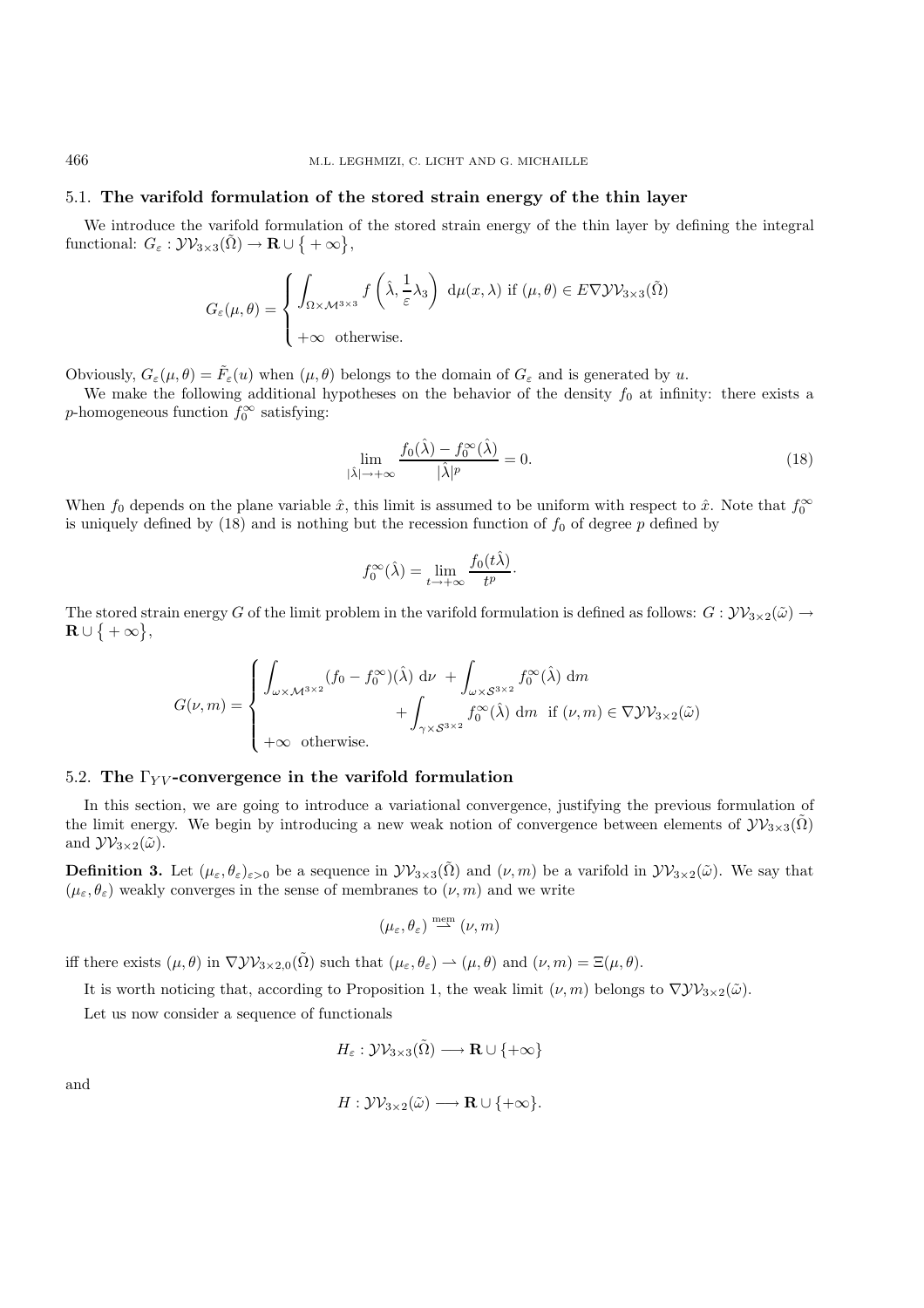$$
H_{\varepsilon}\stackrel{\Gamma_{YV}}{\longrightarrow}H,
$$

iff for all  $(\nu, m)$  in  $\mathcal{YV}_{3\times 2}(\tilde{\omega})$ , both following assertions hold:

$$
\forall (\mu_{\varepsilon}, \theta_{\varepsilon}) \in \mathcal{Y} \mathcal{V}_{3 \times 3}(\tilde{\Omega}), \text{ s.t. } (\mu_{\varepsilon}, \theta_{\varepsilon}) \stackrel{\text{mem}}{\longrightarrow} (\nu, m),
$$
  

$$
H(\nu, m) \le \liminf_{\varepsilon \to 0} H_{\varepsilon}(\mu_{\varepsilon}, \theta_{\varepsilon})
$$
  

$$
\exists (\mu_{\varepsilon}, \theta_{\varepsilon}) \in \mathcal{Y} \mathcal{V}_{3 \times 3}(\tilde{\Omega}) \text{ s.t. } (\mu_{\varepsilon}, \theta_{\varepsilon}) \stackrel{\text{mem}}{\longrightarrow} (\nu, m) \text{ and}
$$
  

$$
H(\nu, m) \ge \limsup_{\varepsilon \to 0} H_{\varepsilon}(\mu_{\varepsilon}, \theta_{\varepsilon}).
$$

Raisonning like in the proof of Proposition 2, it is easy to establish that this concept of convergence is variational. We left the reader to state the analogue of Proposition 2. It is moreover easily seen that the integral functional L associated with the exterior loading is a continuous perturbation of stored strain energies  $G_{\varepsilon}$  for this convergence.

## 5.3. **The main result in the varifold formulation**

Theorem below is our main result.

**Theorem 3.** Let us consider the sequence of integral functionals  $(G_{\varepsilon})_{\varepsilon>0}$  and G defined above. Then we have

- (*i)* Compactness: if  $\sup_{\varepsilon>0} G_{\varepsilon}(\mu_{\varepsilon}, \theta_{\varepsilon}) L(\mu_{\varepsilon}) < +\infty$  then  $\{(\mu_{\varepsilon}, \theta_{\varepsilon}) : \varepsilon > 0\}$  is relatively compact for the *weak convergence in the sense of membrane.*
- *(ii)* Convergence:  $G_{\varepsilon} L \xrightarrow{\Gamma_{YY}} G \overline{L}$ .
- *(iii)* Let  $(\mu_{\varepsilon}, \theta_{\varepsilon})$  satisfying  $G_{\varepsilon}(\mu_{\varepsilon}, \theta_{\varepsilon}) L(\mu_{\varepsilon}) \leq \varepsilon + \inf_{\mathcal{V} \mathcal{V}_{3 \times 3}(\Omega)} (G_{\varepsilon} L)$ , associated with  $u_{\varepsilon}$  in  $W_0^{1,p}(\Omega, \mathbf{R}^3)$ .

*Let*  $(\nu, m)$  *be a cluster point of*  $((\mu_{\varepsilon}, \theta_{\varepsilon}))_{\varepsilon > 0}$  *for the weak convergence in the sense of membrane (see(i)). Then*  $(\nu, m)$  *is a minimizer of*  $\min_{\mathcal{Y} \mathcal{V}_{3 \times 2}(\tilde{\omega})}$  $(G - \overline{L})$ ,  $u_{\varepsilon}$  weakly converges to some u in  $W_0^{1,p}(\Omega, \mathbf{R}^3)$  which *belongs to*  $W_0^{1,p}(\omega, \mathbf{R}^3)$ ; for a.e.  $\hat{x}$  in  $\omega$ ,  $\nabla u(\hat{x})$  is a barycenter of  $\nu_{\hat{x}}$  and u is a minimizer of the classical *formulation*

$$
\min\big\{F(u)-\overline{L}(u):u\in W^{1,p}_0(\omega,\mathbf{R}^3)\big\}.
$$

*Moreover the measure*  $m = (m_{\hat{x}})_{\hat{x} \in \omega \cup \gamma} \otimes \pi^{\omega}$  *captures concentrations of*  $(\nabla u_{\varepsilon})_{\varepsilon > 0}$ *) in the following sense: its projection*  $\pi^{\tilde{\omega}}$  *on*  $\tilde{\omega}$  *is the projection on*  $\tilde{\omega}$  *of the weak limit in*  $\mathbf{M}(\tilde{\Omega})$  *of the measure*  $|\nabla u_{\varepsilon}|^p \mathcal{L}$ *.* 

*(iv)* If  $(\nu, m)$  *is a minimizer of*  $\min_{\mathcal{Y}_{3 \times 2}(\tilde{\omega})} (G - L)$  *then the barycenter field* 

$$
\hat{x} \mapsto \int_{\mathcal{M}^{3 \times 2}} \hat{\lambda} \, \mathrm{d} \nu_{\hat{x}}
$$

*is the gradient of a minimizer of the classical formulation*

$$
\min \left\{ F(u) - \overline{L}(u) : u \in W_0^{1,p}(\omega, \mathbf{R}^3) \right\}
$$

*which then posseses an integral representation.*

*Proof.*

*Proof of (i).* From the proof of (i) of Theorem 2, there exists a subsequence of  $(\mu_{\varepsilon})_{\varepsilon>0}$ , non relabeled, and  $\mu \in \nabla \mathcal{Y}_{3 \times 2,0}(\tilde{\Omega})$  such that  $\mu_{\varepsilon} \stackrel{\text{nar}}{\rightharpoonup} \mu$ .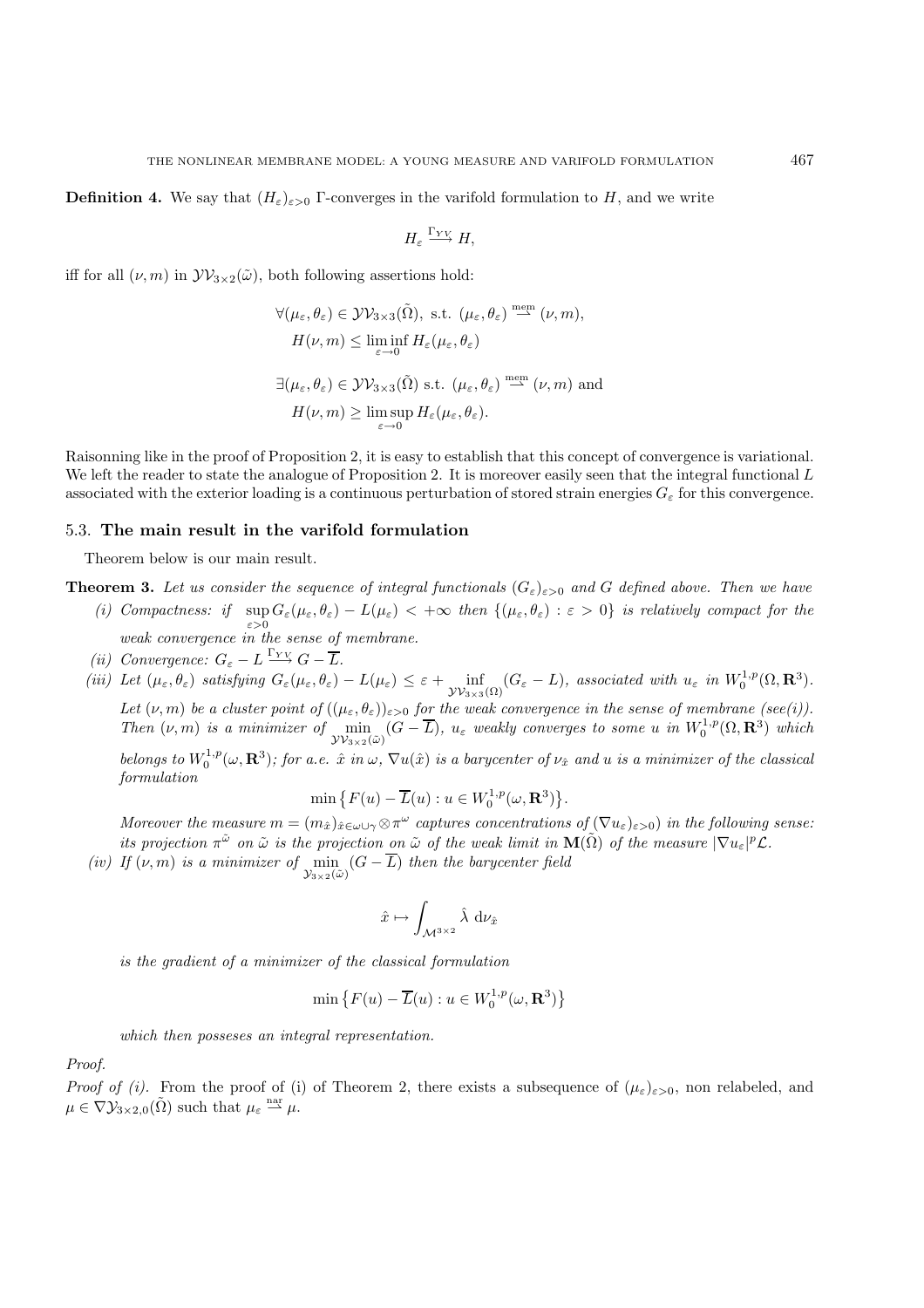On the other hand, clearly

$$
\theta_{\varepsilon}(\tilde{\Omega}\times\mathcal{S}^{3\times3})=\int_{\Omega}|\nabla u_{\varepsilon}|^p\,\mathrm{d}x<+\infty.
$$

Therefore, for a non relabeled subsequence of  $(\theta_{\varepsilon})_{\varepsilon>0}$ , there exists a subsequence and  $\theta \in \mathbf{M}^+(\tilde{\Omega} \times \mathcal{S}^{3\times3})$  such that  $\theta_{\varepsilon} \to \theta$ . Arguying as in the proof d) of Proposition 1, we easily establish that  $(\mu, \theta) \in \nabla \mathcal{Y} \mathcal{Y}_{3 \times 2,0}(\tilde{\Omega})$ . Let us set  $(\nu, m) = \Xi(\mu, \theta)$ . Clearly, for the non relabeled subsequence corresponding to that of  $(\theta_{\varepsilon})_{\varepsilon>0}$ , we have  $(\mu_{\varepsilon}, \theta_{\varepsilon}) \stackrel{\text{mem}}{\rightharpoonup} (\nu, \theta).$ 

*Proof of (ii).* To shorten notations, we only work with the stored energies. **a)** Let  $(\mu_{\varepsilon}, \theta_{\varepsilon}) \in \mathcal{Y} \mathcal{V}_{3 \times 3}(\tilde{\Omega})$  and  $(\nu, m) \in \mathcal{Y}_{3 \times 2}(\tilde{\omega})$  be such that  $(\mu_{\varepsilon}, \theta_{\varepsilon}) \stackrel{\text{mem}}{\sim} (\nu, m)$ . We establish

$$
G(\nu, m) \leq \liminf_{\varepsilon \to 0} G_{\varepsilon}(\mu_{\varepsilon}, \theta_{\varepsilon}).
$$

Since  $(\mu_{\varepsilon}, \theta_{\varepsilon}) \stackrel{\text{mem}}{\longrightarrow} (\nu, m)$ , there exists  $(\mu, \theta)$  in  $\nabla \mathcal{Y} \mathcal{V}_{3 \times 2,0}(\tilde{\Omega})$  such that

$$
(\mu_{\varepsilon}, \theta_{\varepsilon}) \rightharpoonup (\mu, \theta)
$$
 and  $(\nu, m) = \Xi(\mu, m)$ .

According to Proposition 1,  $(\nu, m)$  belongs to  $\nabla \mathcal{Y} \mathcal{Y}_{3 \times 2}(\tilde{\omega})$ . On the other hand, one may assume sup  $G_{\varepsilon}(\mu_{\varepsilon}, \theta_{\varepsilon})$  $+\infty$ . Therefore there exits some  $u_{\varepsilon}$  in  $W_0^{1,p}(\Omega, \mathbf{R}^3)$  such that  $\tilde{u}_{\varepsilon}$  generates the varifold  $(\mu, \theta) \in \nabla \mathcal{Y} \mathcal{V}_{3 \times 2,0}(\tilde{\Omega})$ .

More precisely

$$
\left\{ \begin{aligned} &(\delta_{\nabla \tilde{u}_{\varepsilon}(x)})_{x \in \tilde{\Omega}} \otimes \mathcal{L} \overset{\text{nar}}{\rightharpoonup} \mu, \\ &(\delta_{\hat{\nabla} \tilde{u}_{\varepsilon}(x)})_{x \in \tilde{\Omega}} \otimes \mathcal{L} \overset{\text{nar}}{\rightharpoonup} \hat{\mu}, \\ &\mu_{x} = \hat{\mu}_{x} \otimes \delta_{0}, \\ &\theta_{\varepsilon} := (\delta_{\frac{\nabla \tilde{u}_{\varepsilon}}{\lvert \nabla \tilde{u}_{\varepsilon} \rvert}(x)})_{x \in \tilde{\Omega}} \otimes \lvert \nabla u_{\varepsilon} \rvert^{p} \mathcal{L} \rightharpoonup \theta, \\ &\hat{\theta}_{\varepsilon} := (\delta_{\frac{\nabla \tilde{u}_{\varepsilon}}{\lvert \nabla \tilde{u}_{\varepsilon} \rvert}(x)})_{x \in \tilde{\Omega}} \otimes \lvert \hat{\nabla} u_{\varepsilon} \rvert^{p} \mathcal{L} \rightharpoonup \hat{\theta}, \\ &P_{\tilde{\Omega}} \# \theta = P_{\tilde{\Omega}} \# \hat{\theta} := \pi, \\ &\theta_{x} = H \# \hat{\theta}_{x} \ \pi \ a.e. \ x \in \tilde{\Omega}. \end{aligned} \right.
$$

Noticing that  $f_0^{\infty}(0) = 0$ , we have

$$
\liminf_{\varepsilon \to 0} G_{\varepsilon}(\mu_{\varepsilon}, \theta_{\varepsilon}) = \liminf_{\varepsilon \to 0} \int_{\Omega \times M^{3 \times 3}} f\left(\hat{\lambda}, \frac{1}{\varepsilon} \lambda_{3}\right) d\mu_{\varepsilon}(x, \lambda)
$$
\n
$$
\geq \liminf_{\varepsilon \to 0} \int_{\Omega \times M^{3 \times 3}} f_{0}(\hat{\lambda}) d\mu_{\varepsilon}(x, \lambda)
$$
\n
$$
= \liminf_{\varepsilon \to 0} \int_{\Omega} f_{0}(\hat{\nabla} u_{\varepsilon}) dx
$$
\n
$$
= \liminf_{\varepsilon \to 0} \left( \int_{\Omega} (f_{0} - f_{0}^{\infty})(\hat{\nabla} u_{\varepsilon}) dx + \int_{\tilde{\Omega}} f_{0}^{\infty}(\hat{\nabla} \tilde{u}_{\varepsilon}) dx \right)
$$
\n
$$
\geq \liminf_{\varepsilon \to 0} \int_{\Omega} (f_{0} - f_{0}^{\infty})(\hat{\nabla} u_{\varepsilon}) dx + \liminf_{\varepsilon \to 0} \int_{\tilde{\Omega}} f_{0}^{\infty} \left( \frac{\hat{\nabla} \tilde{u}_{\varepsilon}}{|\hat{\nabla} \tilde{u}_{\varepsilon}|} \right) |\hat{\nabla} \tilde{u}_{\varepsilon}|^{p} dx
$$
\n
$$
\geq \int_{\Omega \times M^{3 \times 3}} (f_{0} - f_{0}^{\infty})(\hat{\lambda}) d\mu + \int_{\overline{\Omega} \times S^{3 \times 2}} f_{0}^{\infty}(\hat{\lambda}) d\hat{\theta}
$$
\n
$$
= \int_{\Omega} \left( \int_{M^{3 \times 2}} (f_{0} - f_{0}^{\infty})(\hat{\lambda}) d\hat{\mu}_{x} \right) dx + \int_{\overline{\Omega}} \left( \int_{S^{3 \times 2}} f_{0}^{\infty}(\hat{\lambda}) d\hat{\theta}_{x} \right) d\pi.
$$
\n(19)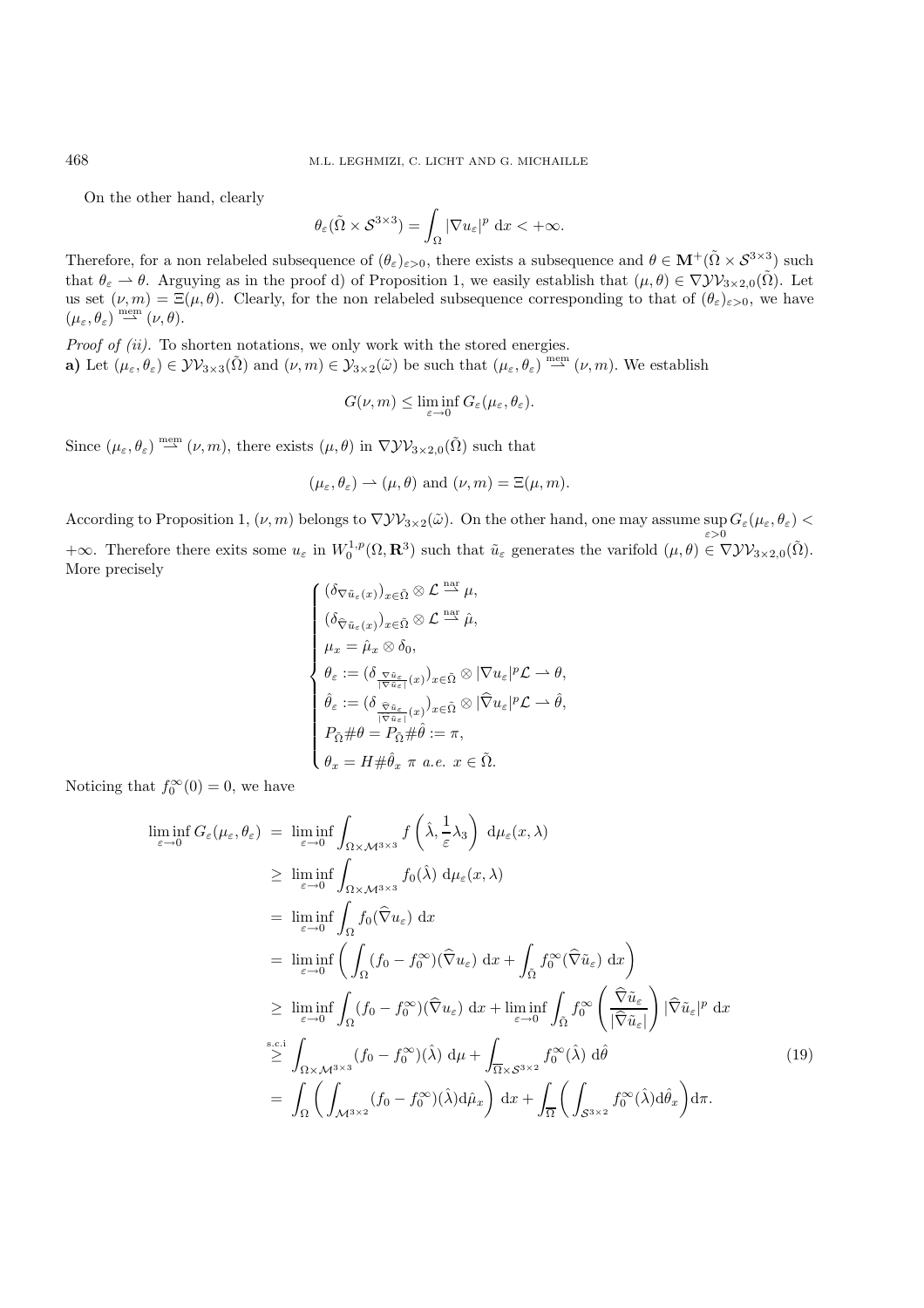Where we have use the lower semicontinuity result (see Appendix, Prop. 3), the slicing theorem (see Appendix, Th. 4) and Lemma 1 in the last equality. By using Fubini's theorem in the first term and the slicing decomposition  $\pi = (\pi_{\hat{x}})_{\hat{x} \in \tilde{\omega}} \otimes \pi^{\tilde{\omega}}$  in the second term of (19), since  $(\nu, m) = \Xi(\mu, \theta)$ , we finally obtain

$$
\liminf_{\varepsilon \to 0} G_{\varepsilon}(\mu_{\varepsilon}, \theta_{\varepsilon}) \ge \int_{\omega \times M^{3 \times 2}} (f_0 - f_0^{\infty})(\hat{\lambda}) d\nu + \int_{\overline{\omega} \times S^{3 \times 2}} f_0^{\infty}(\hat{\lambda}) dm
$$
  
=  $G(\nu, m).$ 

**b)** We establish the upper bound in the definition of the  $\Gamma_{YY}$ -convergence. One may assume  $G(\nu, m) < +\infty$ . Let  $(\nu, m) \in \mathcal{YV}_{3\times2}(\tilde{\omega})$  and  $(v_n)_{n\in\mathbb{N}}, v_n \in W_0^{1,p}(\omega,\mathbf{R}^3)$  generating the varifold  $(\nu, m)$ :

$$
\nu_n = (\delta_{\nabla \tilde{v}_n(\hat{x})})_{\hat{x} \in \tilde{\omega}} \otimes \hat{\mathcal{L}} \stackrel{\text{nar}}{\sim} \nu
$$

$$
m_n := \left(\delta_{\frac{\nabla \tilde{v}_n}{|\nabla \tilde{v}_n|}(\hat{x})}\right)_{\hat{x} \in \tilde{\omega}} \otimes |\nabla \tilde{v}_n|^p \hat{\mathcal{L}} \to m
$$

with  $\hat{\pi}_n = |\nabla \tilde{v}_n|^p \hat{\mathcal{L}} \to \pi^{\tilde{\omega}} = P_{\tilde{\omega}} \# m$ . According to (18), it is easily seen that  $\hat{x} \mapsto 1_{\omega}(\hat{x}) (f_0 - f_0^{\infty})(\nabla \tilde{v}_n(\hat{x}))_{n \in \mathbb{N}}$ is uniformly integrable so that, according to Proposition 4 of the Appendix

$$
\int_{\omega \times M^{3 \times 2}} (f_0 - f_0^{\infty})(\hat{\lambda}) d\nu = \lim_{n \to +\infty} \int_{\omega} (f_0 - f_0^{\infty})(\nabla v_n) d\hat{x}.
$$
\n(20)

On the other hand, since the measure  $m_n$  weakly converges to the measure m in  $M(\tilde{\omega}\times S^{3\times 2})$ , from the continuity of  $\hat{\lambda} \mapsto f_0^{\infty}(\hat{\lambda})$ , we deduce that the measure  $f_0^{\infty}$   $m_n$  weakly converges to the measure  $f_0^{\infty}$   $m$  in  $M(\tilde{\omega} \times S^{3 \times 2})$ . Now, since  $\overline{\omega} \times S^{3\times 2}$  is a compact subset of  $\tilde{\omega} \times S^{3\times 2}$ , Alexandrov's theorem yields

$$
\int_{\overline{\omega}\times S^{3\times 2}} f_0^{\infty}(\hat{\lambda}) dm \ge \limsup_{n \to +\infty} \int_{\overline{\omega}} f_0^{\infty}(\nabla \tilde{v}_n) d\hat{x}
$$

$$
= \limsup_{n \to +\infty} \int_{\omega} f_0^{\infty}(\nabla v_n) d\hat{x}.
$$
(21)

Combining (20) and (21) gives

$$
G(\nu, m) \ge \limsup_{n \to +\infty} \int_{\omega} f_0(\nabla v_n) \, d\hat{x}.
$$

We end the proof as that of Theorem 2ii, b).  $\Box$ 

**Remark 3.** Obviously, our study is a first approach in modelling concentration effects in membranes. Actually, in order to obtain gradients concentrations, for instance on the boundary of the membrane, it would be necessary to deal with exterior loadings varying with  $\varepsilon$  and concentrated near the boundary. This case is more involved because the associated integral functional  $L_{\varepsilon}$  may be a noncontinuous perturbation of  $G_{\varepsilon}$  for the  $\Gamma_{YV}$ -convergence.

## 6. Appendix

For a general exposition of the theory of Young measures, we refer the reader to Balder [2], Valadier [12, 13] and the references therein.

In all the Appendix,  $\Omega$  is an open bounded subset of  $\mathbb{R}^N$  and  $E = \mathbb{R}^d$ ,  $d = m \times N$  so that  $\mathbb{R}^d$  is canonically isomorphic to the space  $\mathbf{M}^{m \times N}$  of  $m \times N$  matrices.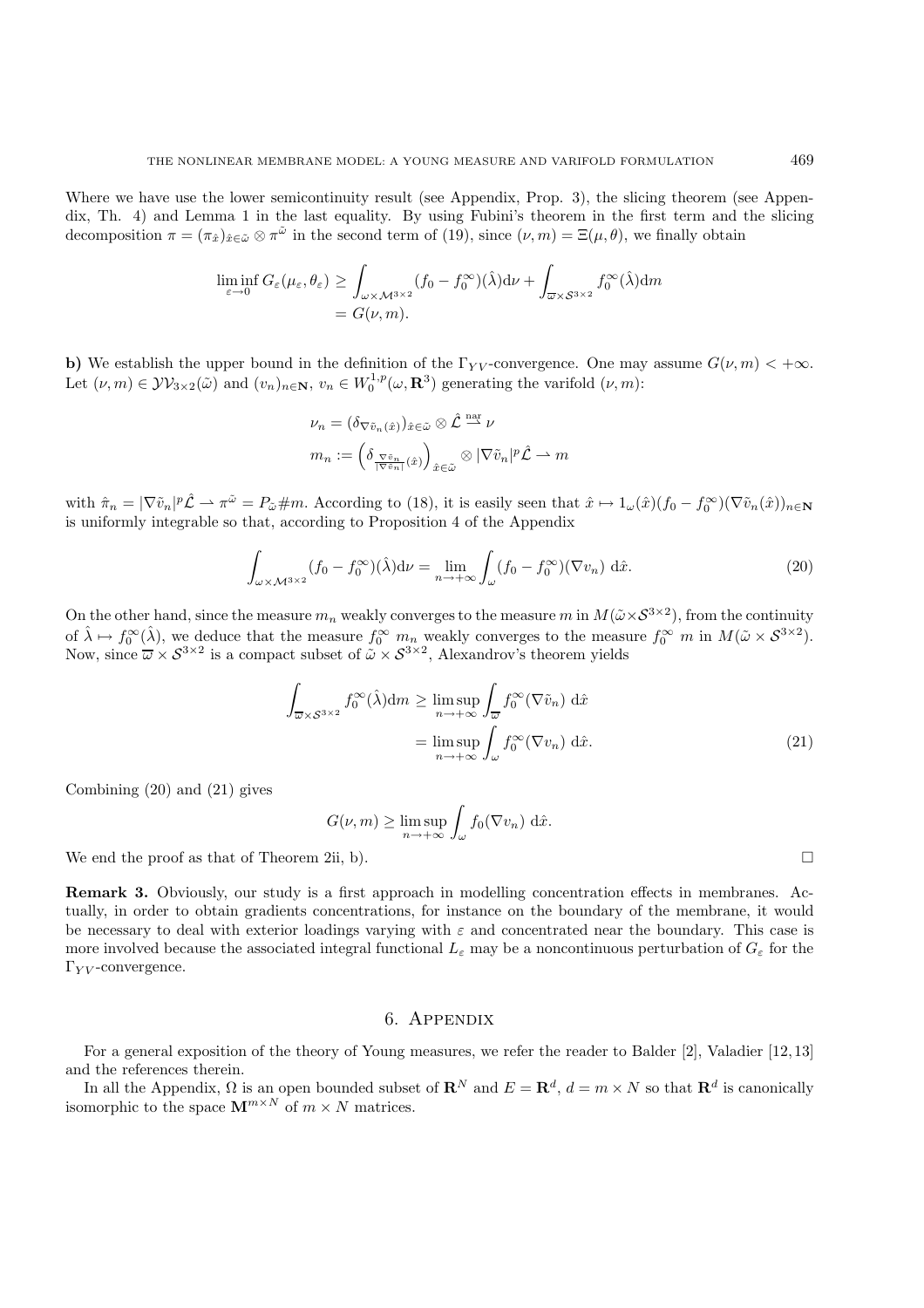**Definition 5.** We call Young measure on  $\Omega \times E$ , any positive measure  $\mu \in \mathbf{M}^+(\Omega \times E)$  such that its image by the projection  $\pi_{\Omega}$  on  $\Omega$  is the Lebesgue measure  $\mathcal L$  on  $\Omega$ : for every Borel subset B of  $\Omega$ 

$$
\pi_{\Omega} \# \mu(B) := \mu(B \times E) = \mathcal{L}(B).
$$

We denote by  $\mathcal{Y}(\Omega; E)$  the set of all Young measures on  $\Omega \times E$ .

We equip  $\mathcal{Y}(\Omega; E)$  with the narrow topology, that is the weakest topology which makes the maps

$$
\mu \mapsto \int_{\Omega \times E} \varphi \, \mathrm{d}\mu
$$

continuous, where  $\varphi$  runs through  $\mathcal{C}_b(\Omega; E)$ . This topology induces the narrow convergence of Young measures defined as follows: let  $(\mu_n)_{n\in\mathbb{N}}$  be a sequence of measures in  $\mathcal{Y}(\Omega; E)$  and  $\mu \in \mathcal{Y}(\Omega; E)$ , then

$$
\mu_n \stackrel{nar}{\longrightarrow} \mu \iff \begin{cases} \forall \varphi \in \mathcal{C}_b(\Omega; E), \\ \lim_{n \to +\infty} \int_{\Omega \times E} \varphi(x, \lambda) \, d\mu_n(x, \lambda) = \int_{\Omega \times E} \varphi(x, \lambda) \, d\mu(x, \lambda). \end{cases}
$$

The following slicing property, is a generalization of Fubini's Theorem.

**Theorem 4.** Let  $\mu$  be any Young measure in  $\mathcal{Y}(\Omega; E)$ . There exists a family of probability measure  $(\mu_x)_{x \in \Omega}$ *on* E*, unique up to equality* L*-a.e. such that*

(i) 
$$
x \mapsto \int_E \psi(x, \Lambda) d\mu_x
$$
 is L-measurable;  
\n(ii)  $\int_{\Omega \times E} \psi(x, \Lambda) d\mu(x, \Lambda) = \int_{\Omega} \left( \int_E \psi(x, \Lambda) d\mu_x(\Lambda) \right) dx$ 

*for each*  $\mu$ -integrable function  $\psi$ . The familly  $(\mu_x)_{x \in \Omega}$  *is called a disintegration of the Young measure*  $\mu$  *and we write*  $\mu = (\mu_x)_{x \in \Omega} \otimes \mathcal{L}$ .

Let us define the tightness notion for Young measures.

**Definition 6.** A subset  $H$  of  $\mathcal{Y}(\Omega; E)$  is said to be tight if

$$
\forall \varepsilon >0, \ \exists \mathcal{K}_{\varepsilon}, \ \text{compact subset of } E, \ \text{such that } \sup_{\mu \in \mathcal{H}} \mu(\Omega \times E \setminus \mathcal{K}_{\varepsilon}) < \varepsilon.
$$

Theorem below may be considered as the parametrized version of the classical Prokhorov compactness theorem.

**Theorem 5** (Prokhorov's Compactness Theorem). Let  $(\mu^n)_{n \in \mathbb{N}}$  be a tight sequence in  $\mathcal{Y}(\Omega; E)$ . Then, there *exists a subsequence*  $(\mu^{n_k})_{k \in \mathbb{N}}$  *of*  $(\mu^n)_{n \in \mathbb{N}}$  *and*  $\mu$  *in*  $\mathcal{Y}(\Omega; E)$  *such that* 

$$
\mu_{n_k} \stackrel{nar}{\rightharpoonup} \mu \text{ in } \mathcal{Y}(\Omega; E).
$$

Let  $u : \Omega \to E$  be a given function and let us consider the image measure  $\mu = G \# \mathcal{L}$  of  $\mathcal{L}$  by the graph function G of u:

$$
G: \Omega \to \Omega \times E, \ x \mapsto (x, u(x)).
$$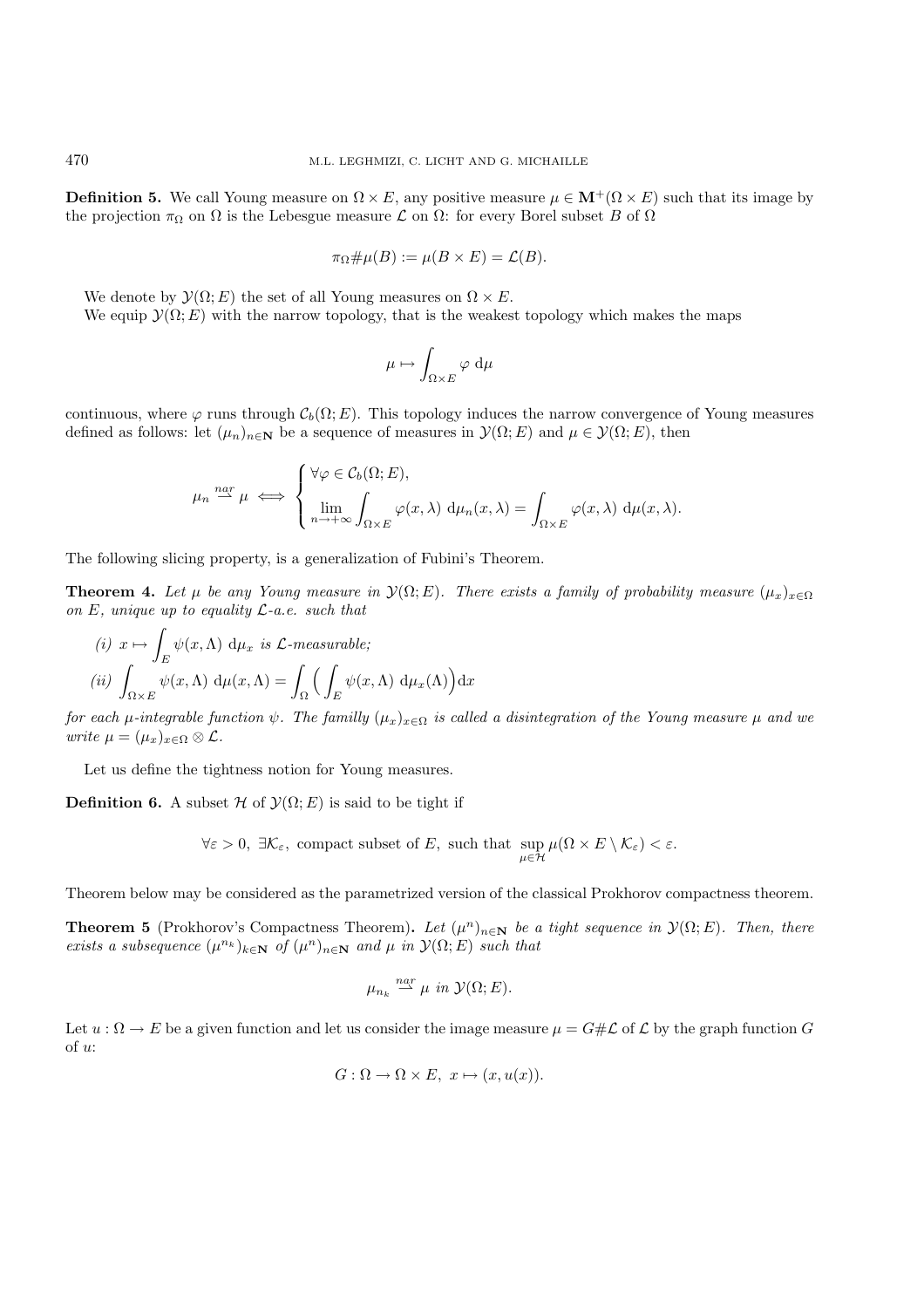Since the image of  $\mu$  by the projection on  $\Omega$  is  $\mathcal{L}, \mu$  belongs to  $\mathcal{Y}(\Omega; E)$ . This measure, concentrated on the graph of u, is called the *Young measure associated with the function* u. By definition of the image measure,  $\mu$  "acts" on  $\mathcal{C}_b(\Omega; E)$  as follows:

$$
\int_{\Omega \times E} \varphi(x, \lambda) \, d\mu(x, \lambda) = \int_{\Omega} \varphi(x, u(x)) \, dx \, \forall \varphi \in C_b(\Omega; E).
$$

This shows that the probability familly  $(\mu_x)_{x \in \Omega}$  associated to  $\mu$  is  $(\delta_{u(x)})_{x \in \Omega}$ .

Let now  $(u_n)_{n\in\mathbb{N}}$  be a sequence of functions  $u_n : \Omega \to E$  and consider the sequence of their associated Young measures  $(\mu_n)_{n\in\mathbb{N}}, \mu_n = (\delta_{u_n(x)})_{x\in\Omega}\otimes\mathcal{L}$ . If  $\mu_n \stackrel{nar}{\longrightarrow} \mu$  in  $\mathcal{Y}(\Omega;E)$ , the Young measure  $\mu$  is said to be *generated by* the sequence of functions  $(u_n)_{n\in\mathbb{N}}$ . In general,  $\mu$  is not associated with a function.

Here is a semicontinuity result related to non negative functions:

**Proposition 3.** *Let*  $\varphi : \Omega \times E \to [0, +\infty]$  *be a*  $\mathcal{B}(\Omega) \otimes \mathcal{B}(E)$  *measurable function such that*  $\lambda \mapsto \varphi(x, \lambda)$  *is lsc for a.e.* x *in*  $\Omega$ . Let moreover  $(\mu_n)_{n \in \mathbb{N}}$  be a sequence of Young measures in  $\mathcal{Y}(\Omega; E)$  narrowly converging to *some Young measure*  $\mu$  *in*  $\mathcal{Y}(\Omega; E)$ *. Then* 

$$
\int_{\Omega \times E} \varphi(x, \lambda) \, d\mu(x, \lambda) \le \liminf_{n \to +\infty} \int_{\Omega \times E} \varphi(x, \lambda) \, d\mu_n(x, \lambda).
$$

Let us recall the notion of uniform integrability: a sequence  $(f_n)_{n\in\mathbb{N}}$ ,  $f_n : \Omega \to \mathbb{R}$  is said to be *uniformly integrable* if

$$
\lim_{R\to+\infty}\sup_{n\in\mathbf{N}}\int_{[|f_n|>R]}|f_n|=0.
$$

One may extend the set  $\mathcal{C}_b(\Omega, \mathbf{R}^m)$  of test functions related to the narrow convergence as follows:

**Proposition 4.** *Let*  $(\mu_n)_{n\in\mathbb{N}}$  *be a sequence of Young measures associated with a sequence of functions*  $(u_n)_{n\in\mathbb{N}}$ *, narrowly converging to some Young measure*  $\mu$ . On the other hand let  $\varphi : \Omega \times E \to \mathbf{R}$  be a  $\mathcal{B}(\Omega) \otimes \mathcal{B}(E)$ *measurable function such that*  $\lambda \mapsto \varphi(x, \lambda)$  *is continuous for a.e.* x *in*  $\Omega$ *. Assume moreover that*  $x \mapsto \varphi(x, u_n(x))$ *is uniformly integrable. Then*

$$
\int_{\Omega \times E} \varphi(x, \lambda) d\mu(x, \lambda) = \lim_{n \to +\infty} \int_{\Omega \times E} \varphi(x, u_n(x)) dx.
$$

In order to apply Proposition 4, the following result is fundamental.

**Proposition 5.** Let  $(u_n)_{n\in\mathbb{N}}$  be a bounded sequence in  $W_{\Gamma_0}^{1,p}(\Omega,\mathbf{R}^m)$  whose gradients generate a  $W^{1,p}$ -Young *measure*  $\mu$ . Then there exists another sequence  $(v_n)_{n \in \mathbb{N}}$  *in*  $W^{1,p}_{\Gamma_0}(\Omega, \mathbf{R}^m)$ *, whose gradients generate the same Young measure*  $\mu$ *, and such that*  $(|\nabla v_n|^p)_{n \in \mathbb{N}}$  *is uniformly integrable.* 

We end this section with the following characterization theorem for  $W^{1,p}$ -Young measures (Young measures generated by gradients of  $W^{1,p}$ -functions), established by D. Kinderlehrer and P. Pedregal (see [8,10,11]).

**Theorem 6.** *Let*  $p > 1$ *. Then*  $\mu \in \mathcal{Y}(\Omega; E)$  *is a* W<sup>1,p</sup>-Young measure iff there exists  $u \in W^{1,p}(\Omega, \mathbb{R}^m)$  such *that the three following assertions hold:*

- i)  $\nabla u(x) = \int_E \lambda \, d\mu_x(\lambda);$
- ii) *for all quasiconvex function*  $\phi$  *satisfying*  $0 \leq \phi(\lambda) \leq \beta(1 + |\lambda|^p)$  *for some*  $\beta > 0$  *and for all*  $\lambda \in E$ *, one has*

$$
\phi(\nabla u(x)) \le \int_E \phi(\lambda) \, d\mu_x(\lambda), \quad a.a.x \in \Omega;
$$

iii)  $\Omega \times E$  $|\lambda|^p \, d\mu(x,\lambda) < +\infty.$